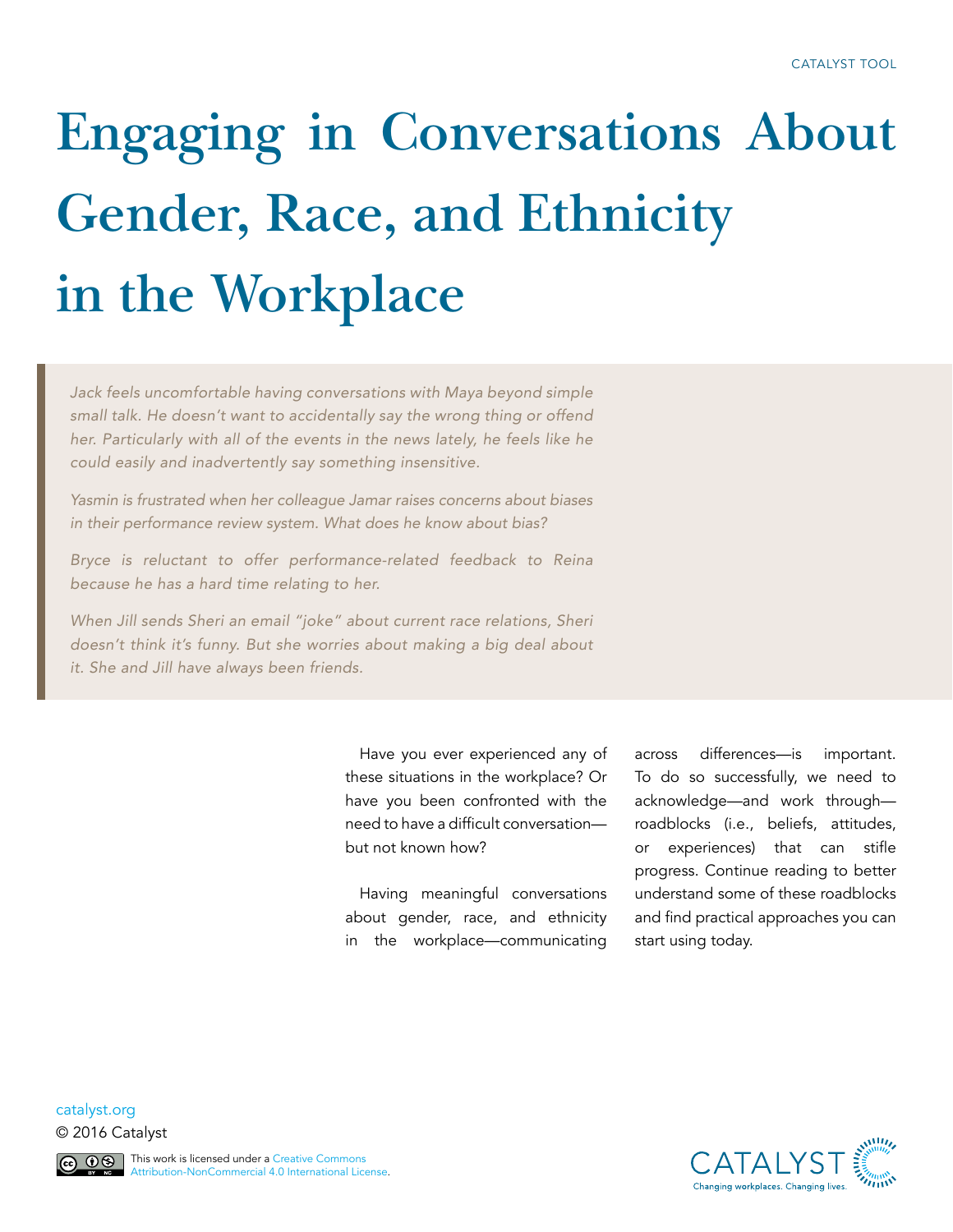## **Talking About Our Differences Is Difficult**

We all have multiple identities (gender, race, ethnicity, sexual orientation, etc.) that affect our life experiences, how we perceive the world around us, and how we are perceived by others. Our backgrounds and cultures shape our identities, values, and beliefs, and they influence which topics we feel are suitable for discussion.

Discussing how some aspects of our identities differ from other people's and ways we may experience privilege and disadvantage—can feel uncomfortable, accusatory, and potentially threatening.

Because of this, having conversations about issues related to gender, race, and ethnicity is difficult.<sup>1</sup> In the workplace, people often struggle with how or even whether to raise these issues, which are potentially taboo.<sup>2</sup> While people may have good intentions, they may not know how to start a conversation or address a topic that is potentially uncomfortable. Why?<sup>3</sup>

- Gender inequities, racial/ethnic tensions, and everyday bias are embedded in human history and everyday interactions. They determine the relative value of our multiple identities.
- These tensions and issues are amplified in current events, news coverage, and social media—and may feel even more polarizing.
- Taking the perspective of someone who is different from you requires openness and courage—and some level of vulnerability.
- Our fears and desire to find exactly the right words can reinforce our silence.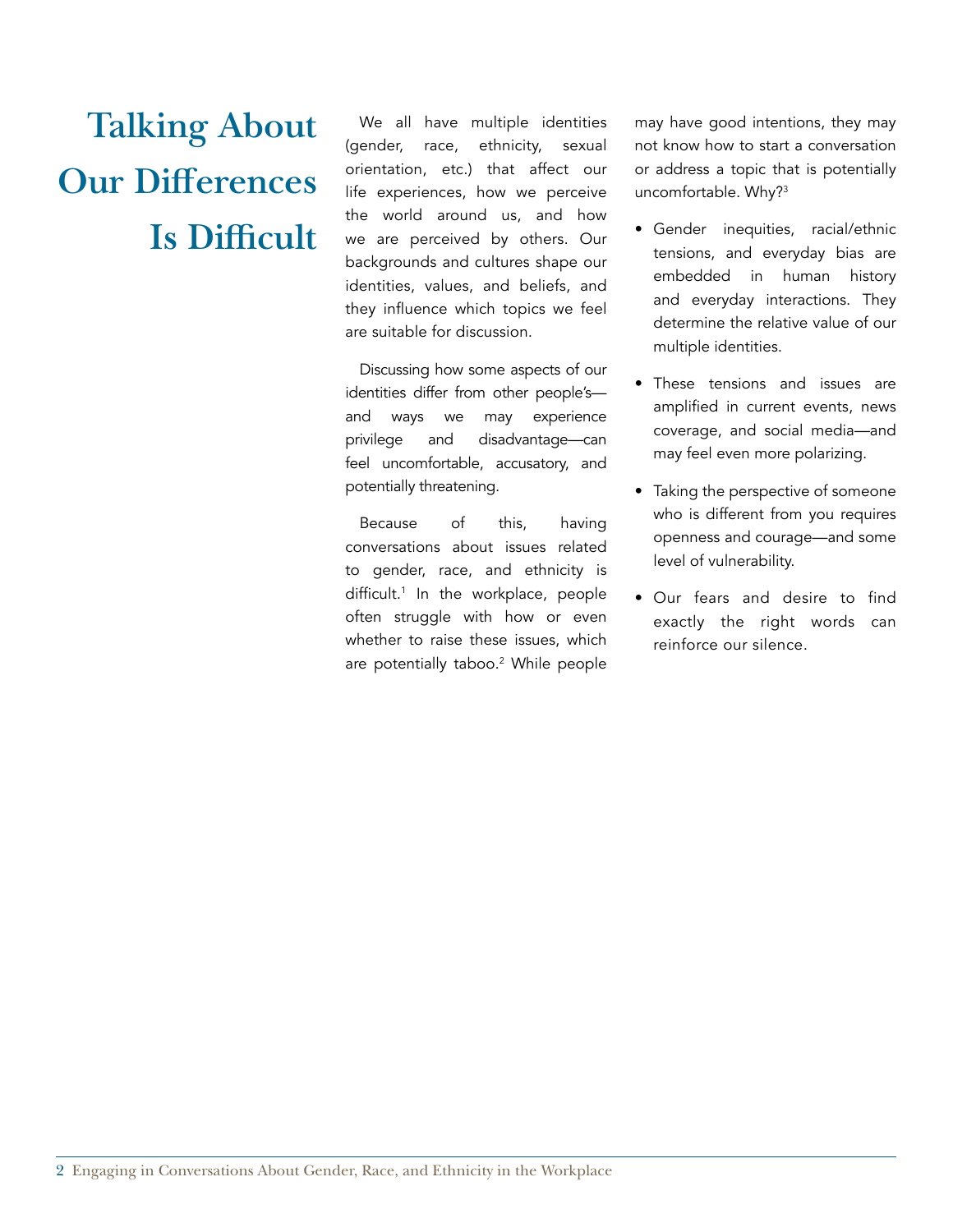### **Talking About Our Differences Is Beneficial**

There are many benefits to talking about gender, race, and ethnicity in the workplace. Catalyst research shows that employees reported feeling included when they feel both valued for their uniqueness and a sense of belonging. When employees feel more included, they reported being more team-oriented and innovative.4 The potential to create a culture of inclusion is diminished every time we shy away from genuine conversations about the very things that make us unique.

Imagine having to hide or cover an aspect of your identity—by altering your appearance, not showing emotion about recent news events, or avoiding certain behaviors—out of fear of reinforcing a stereotype.<sup>5</sup> Would you feel valued or accepted for your authentic self—and feel a sense of belonging?

Openness and the ability to have difficult conversations are needed to effectively communicate across our differences and build inclusive workplaces. Setting the foundation for developing authentic relationships, fostering collaboration, and constructively resolving conflict all help individuals share ideas, different viewpoints, and "outsider" perspectives that lead to complex discussions that can benefit business.

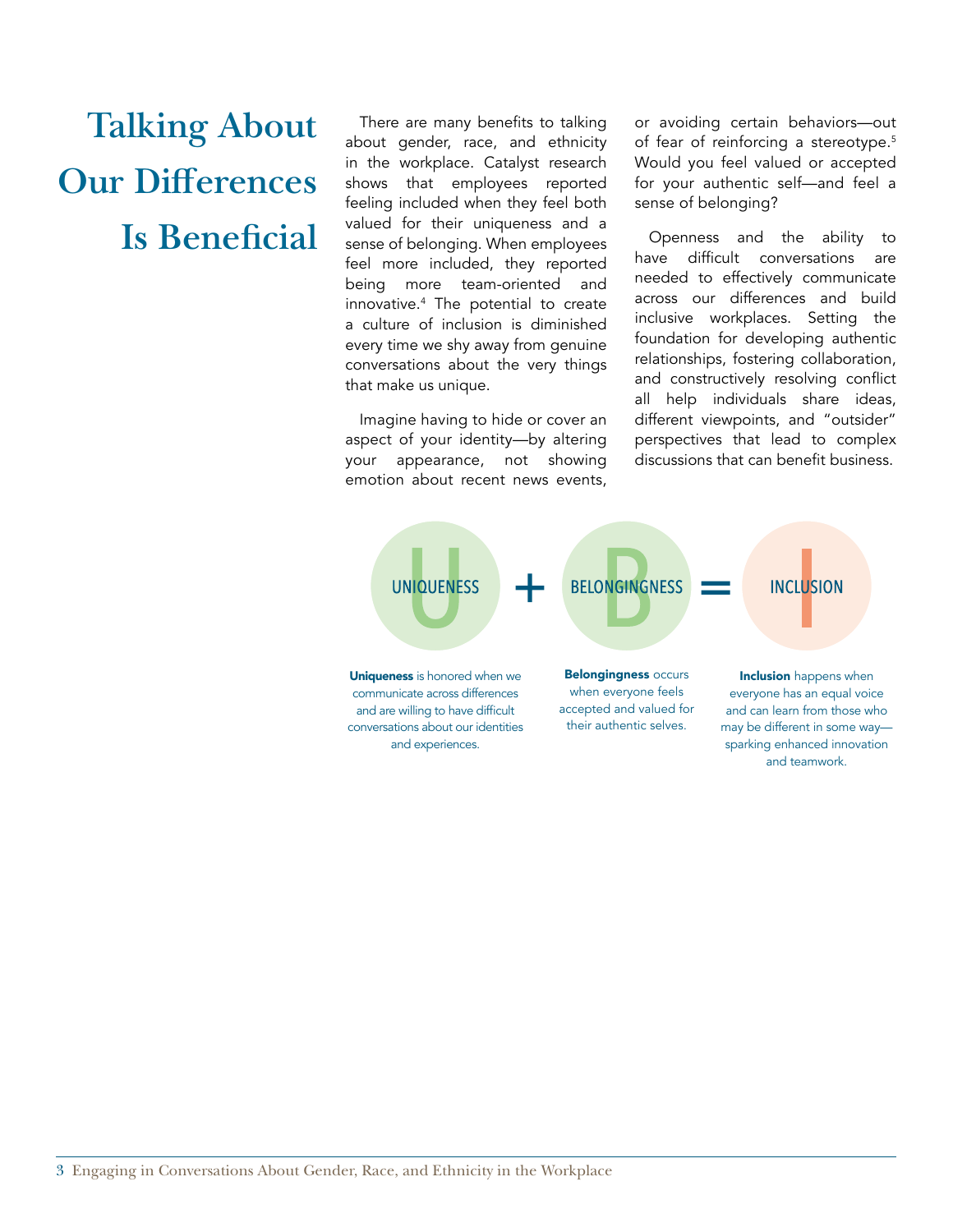**Conversation Roadblocks and How to Surmount Them**

*and when we speak we are afraid our words will not be heard nor welcomed but when we are silent we are still afraid So it is better to speak*

> [—Audre Lorde](http://www.goodreads.com/quotes/16250-and-when-we-speak-we-are-afraid-our-words-will) *The Black Unicorn: Poems*

Roadblocks are assumptions, attitudes, or experiences that can stifle our ability to talk about our differences. They often have an underlying motivation such as fear, resistance, emotional fatigue, lack of knowledge, or perceived inability to make a difference, reflecting the risks or high stakes involved.

Three themes describe these roadblocks:

- There Isn't a Problem (i.e., attitudes about whether issues of gender, race, and ethnicity warrant concern).
- There's No Benefit to Talking (i.e., judgments about whether it's worth the effort to discuss these issues).
- There Will Be Negative Consequences to My Actions (i.e., experiences that influence whether someone speaks up or remains silent).

But we can't let these roadblocks prevent us from having the conversations that will produce the inclusive and supportive environment we'd like. Learning how to surmount these obstacles takes practice, attention, and most importantly, intention.

For each roadblock that we describe on the following pages, we also list actions you can take to start doing things differently now. The actions are divided into two categories:

- Start a Conversation: Sometimes it's hard to know how to broach a subject related to gender, race, or ethnicity. Use these conversation starters to open the door to somebody else's perspective.
- Pay Attention: Simply building a better awareness of how you experience your own gender, race, and ethnicity, and looking out for how others might experience theirs, can give you insight into these issues and help you understand why it's so important to discuss them.

In order to be successful, it's also helpful to follow some basic Conversation Ground Rules, which are described starting on page 21. With this mindset in place, you will be more likely to have conversations that increase mutual respect, insight, and knowledge.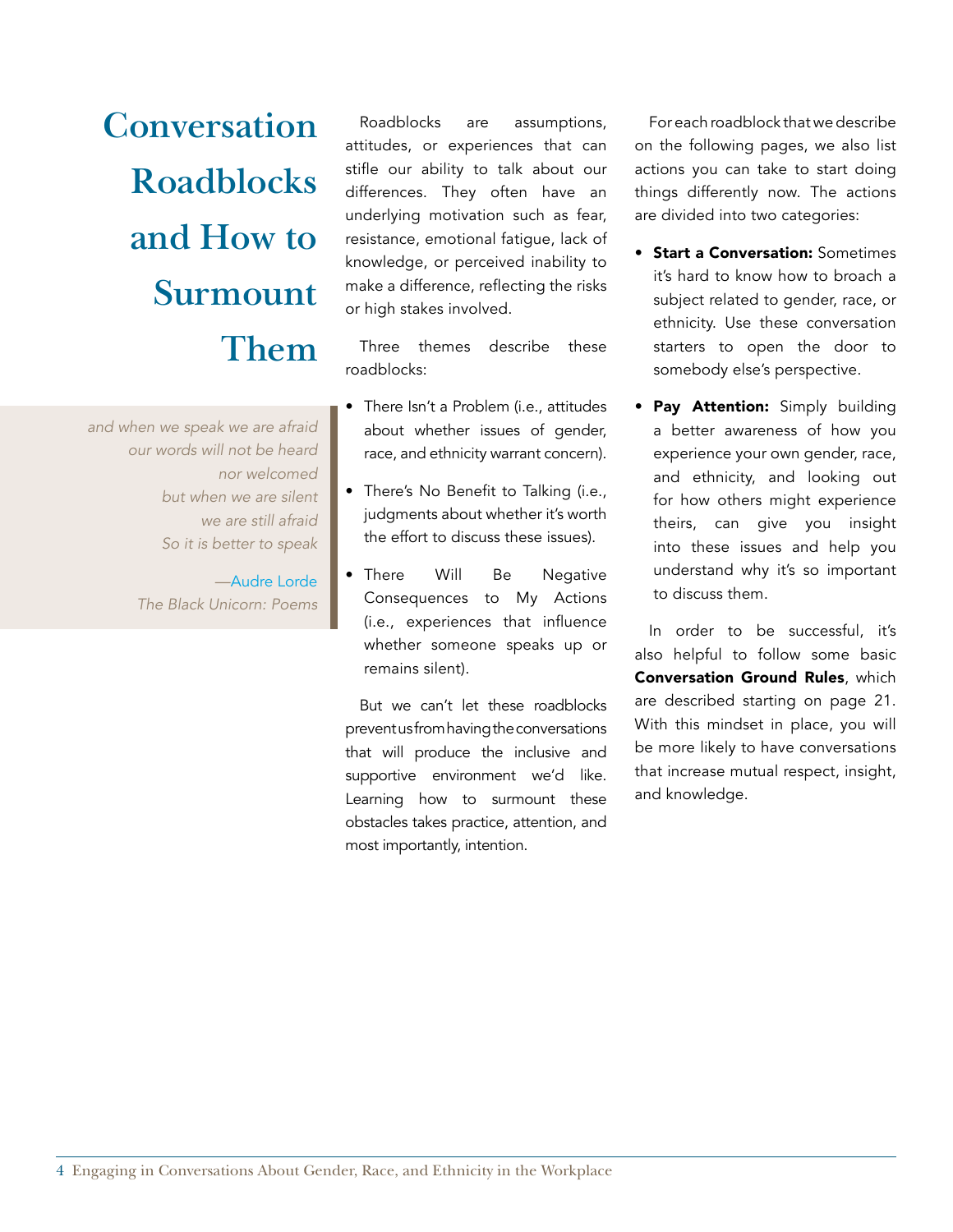#### THERE ISN'T A PROBLEM

### **Roadblock: "Gender differences don't matter—we view women and men equally."**

*"People are indeed caught—generally unconsciously—between acknowledging that gender discrimination can happen and the wish to construct a workplace in which gender discrimination does not matter."* 

-Elisabeth K. Kelan<sup>6</sup>

When discussing gender differences at work, people may state that their workplace operates as a meritocracy. Meritocracy implies that there is a level playing field where employee merit (intelligence, skills, ability, and effort) determines success. While we may want to believe that gender differences don't matter, there is significant evidence $^7$  across fields and industries that gender biases, discrimination, and sexism still exist.<sup>8</sup> In fact, recent numbers show us how women, in particular, are disadvantaged: in US S&P 500 companies, women hold only 19.9% of

board seats and comprise only 26.9% of new board seat appointments.<sup>9</sup>

Sometimes, we also hear people state that since they haven't personally experienced or witnessed exclusion based on gender, race, or ethnicity, then it doesn't exist in their workplace. But this sense of distance does not take into account the unique experiences other people may have. In many cases, there is a "think leader, think male" stereotype that can disrupt our ability to build inclusive workplaces and gender bias can become embedded in work processes and systems.<sup>10</sup>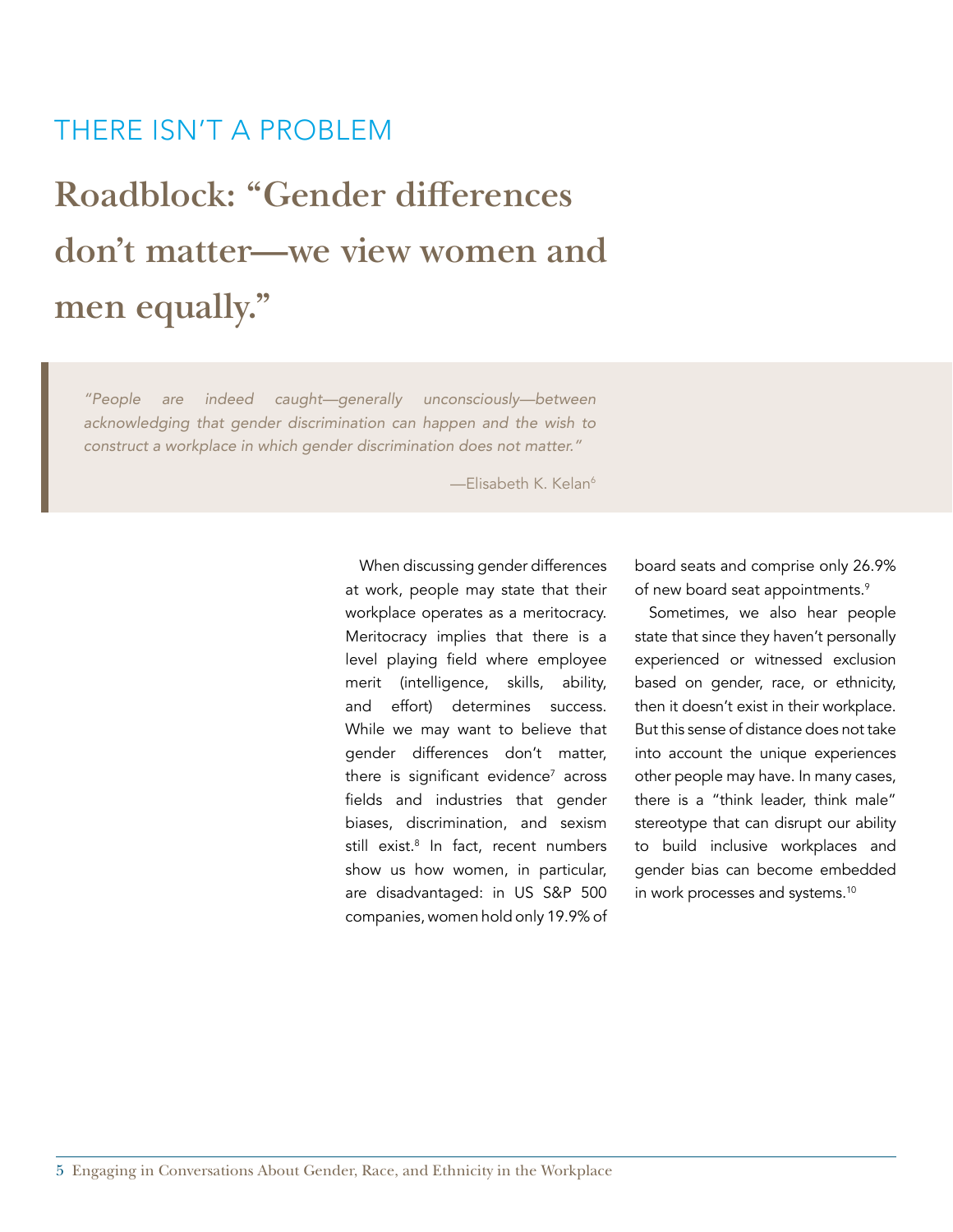### Take Action Take Action



#### **E** START A CONVERSATION

- *• Follow the Conversation Ground Rules described on page 21 to set yourself up for successful exchanges with other people.*
- Ask my colleagues (of all genders) if they have ever experienced or witnessed biased behavior. What did it look like? What was said?
- Ask my women colleagues if they think there are any unwritten rules or social norms that they have to abide by or pay attention to in our workplace that don't apply to men colleagues in the same ways (e.g., how they're expected to look, talk, or act).

### PAY ATTENTION

- Do I feel more comfortable when gender differences are not acknowledged?
- How do I challenge—or perpetuate—gender stereotypes in my thoughts and actions? For example, *"Are there words I use to describe the behavior or performance of women that I do not use to describe the behavior or performance of men?"*
- How do I demonstrate my interest in learning more about my colleagues' experiences? For example, can I ask, *"I recognize that this has been my experience at our company. What has your experience been?"*
- Whom do I invite to a working lunch? Whom do I recommend for stretch opportunities when they arise? If it's more often men than women, how can I challenge myself to be more equitable?

### -O- CONVERSATIONS IN ACTION

Kimberly-Clark Corporation's culture of accountability (COA) makes diversity and inclusion an employee, leader, and business imperative across the organization.<sup>11</sup> COA is integrated into day-to-day activities through storytelling. For example, every team meeting starts with a story demonstrating one of the company's value- and actionbased "One Kimberly-Clark Behaviors" in action (e.g., recognizing leadership behaviors in different contexts). Storytelling allows employees to see what leadership behaviors look like in action and how they are lived.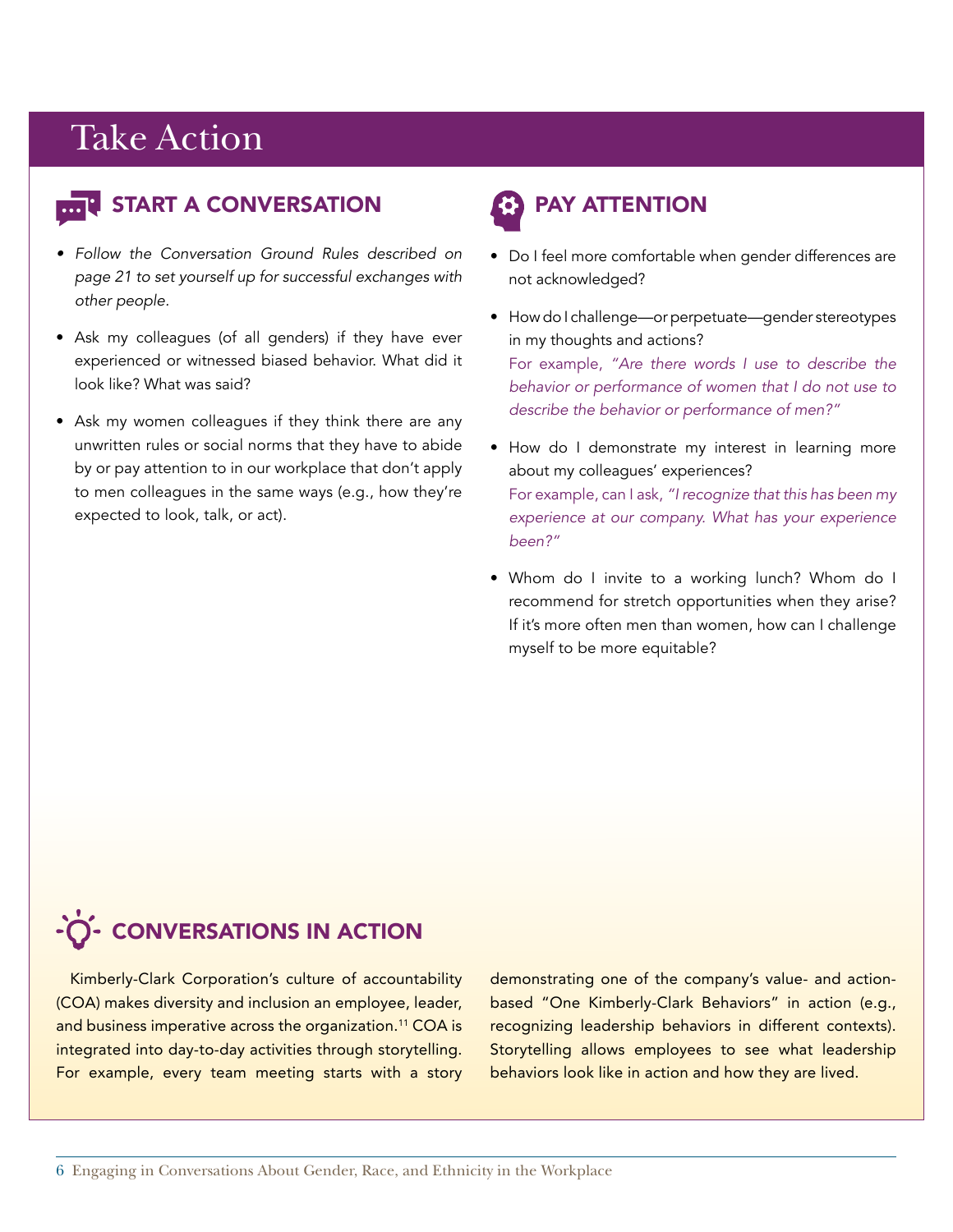#### THERE ISN'T A PROBLEM

### **Roadblock: "We don't see color only people."**

*"It's a natural tendency, proven time and again in research: When you see a*  new person, one of the first things you notice is his or her race. In business *life, however, we typically pretend we don't notice—a behavior that's called 'color blindness'—because we want to reduce our odds of exhibiting prejudice or engaging in discrimination, or of seeming to do either."* 

—Michael I. Norton and Evan P. Apfelbaum<sup>12</sup>

It is not racist to see a person's race or ethnicity—it is in fact a normal tendency.<sup>13</sup> A person's race/ ethnicity is a "complex fusion of factors including social values, skin color, cultural traits, physical attributes, diet, region of ancestry, institutional power relationships, and education."14 Ignoring differences and similarities—across gender, race, and ethnicity can lead to confusion and misunderstanding.

For example, researchers found that white people who endorse colorblind beliefs engage in more biased behaviors, leading non-dominant ethnic groups to be less engaged with their work.<sup>15</sup> Furthermore, at least some of these ethnic groups

express distrust and feel threatened by organizations where they are underrepresented and the leaders promote colorblind ideologies.<sup>16</sup> On the other hand, white people can feel excluded from multiculturalism—a pluralistic ideology that recognizes and celebrates differences.<sup>17</sup>

Avoiding conversations about race to maintain neutrality will not create an ideal work environment for *all* employees. People's different backgrounds should be honored, and celebrating differences should be encouraged. An all-inclusive multicultural approach offers promise: that the organization can create an employee community where everyone feels both a sense of uniqueness and a sense of belongingness.<sup>18</sup>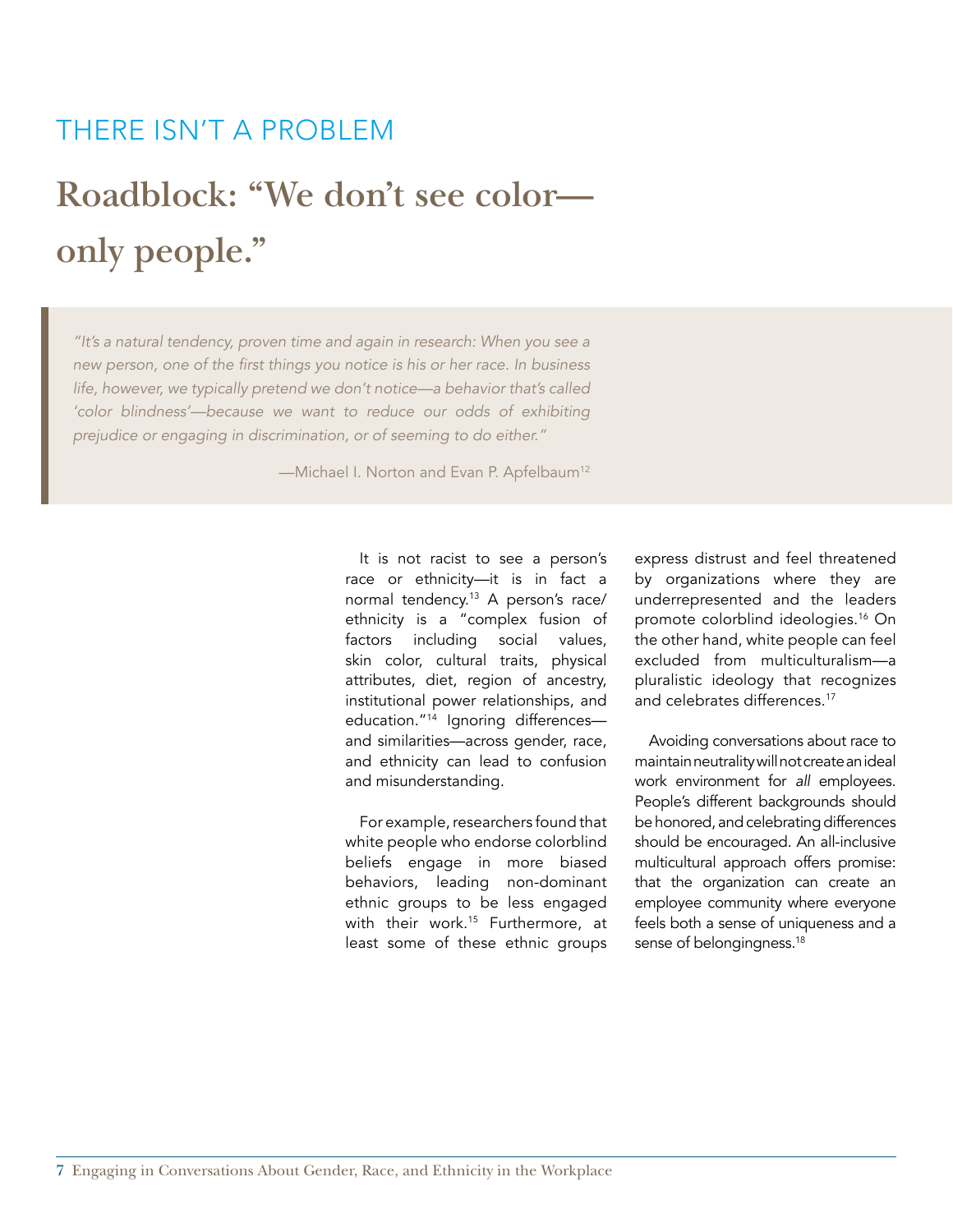#### **T START A CONVERSATION**

- Ask my colleagues who have a different racial, ethnic, or cultural background than mine if they feel our workplace honors their identity and experiences.
- Ask my colleagues if they think people would feel more included if we talked about our differences. For example, *"I've noticed that this organization touts being 'colorblind' as a good sign of inclusion. Let's test this idea by asking people if they would feel more or less included if we did talk about our differences, even though we might not know how to do so yet."*
- Ask my colleagues how they think we can build trust and authenticity in our workplace by having conversations across race/ethnicity about racially biased behavior.

### PAY ATTENTION

- Have I ever felt invisible because of some aspect of my identity (gender, race/ethnicity, age, religious background, sexual orientation, etc.)? If so, what was the impact on me personally?
- Have I ever felt the need to "cover" a part of my identity?
- How might my colleagues share feelings of invisibility when they hear others say "we don't see color" or "we are colorblind"?
- Which do I think would make for a more connected and team-oriented culture: one that claims not to notice differences? Or one that intentionally encourages curiosity about how to leverage different insights, experiences, and viewpoints to reach its goals?

### -Ò- CONVERSATIONS IN ACTION

The Emerging Leaders Program (ELP) at Goldman Sachs<sup>19</sup> aims to develop the ability of managers to understand and empathize with the specific challenges that diverse professionals may encounter in the workplace. A core component of ELP is a coaching session led by an external facilitator to identify and close gaps in perception by improving communication, heightening disclosure, and utilizing trust. These coaching sessions were described by some as "transformative" for enhancing inclusion and expanding diversity across the talent pipeline and within senior leadership.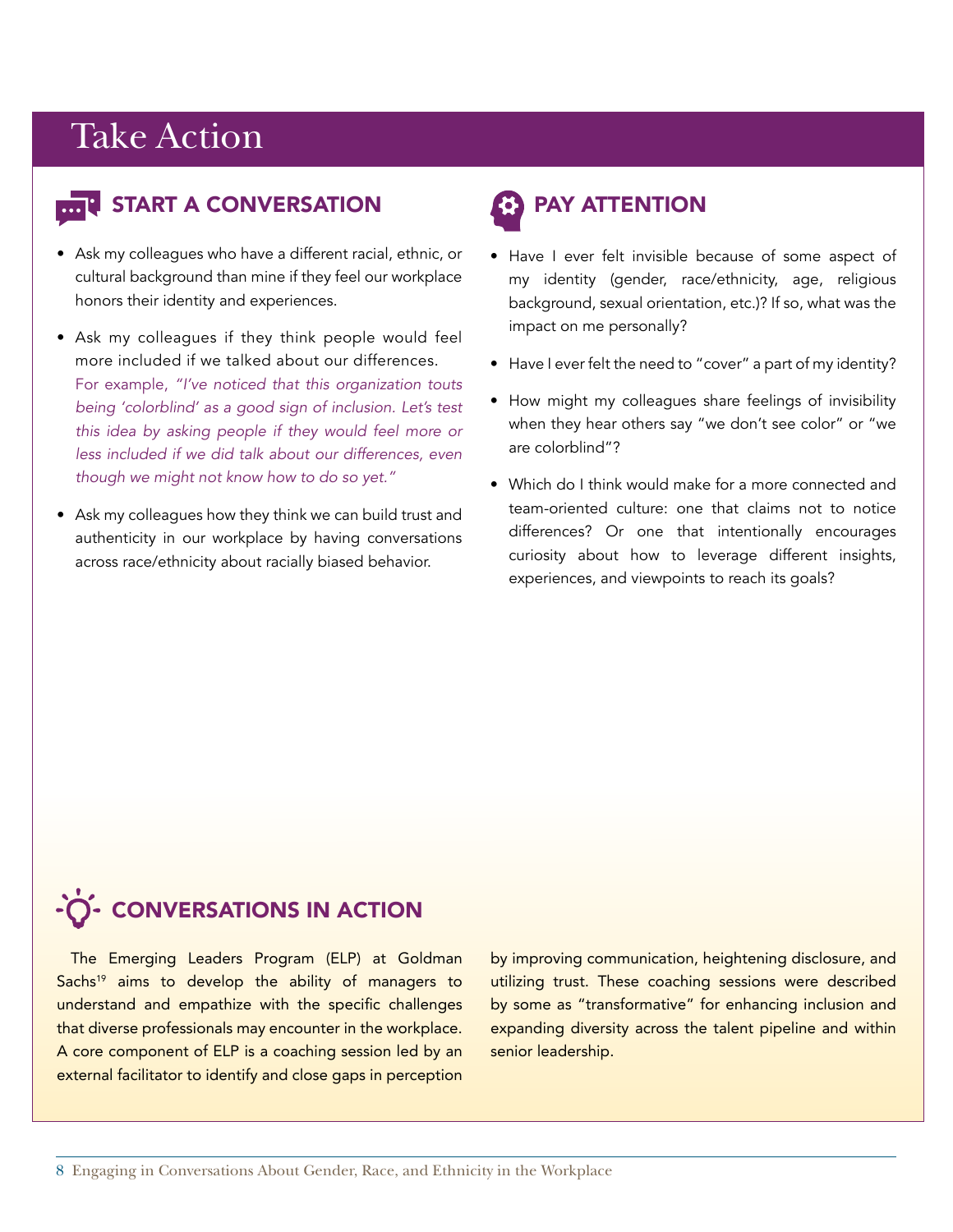#### THERE'S NO BENEFIT TO TALKING

### **Roadblock: "Race and ethnicity are not relevant in certain places."**

With increasingly global work environments, issues of gender, race, and ethnicity do matter across cultures.20 We must pay attention to cultural differences and be sensitive to history and nuances. For example:

- Religion is an overlooked part of training in diversity and inclusion initiatives, even as religious diversity is increasing as a result of employee and employer migration.<sup>21</sup>
- In countries such as Denmark, where there is a "lack of a Nordic vocabulary for the term race"22 or in "ethnically homogenous" countries such as Korea, $23$  discussing how ethnic differences intersect with gender (among other factors) helps us better understand experiences of inclusion and exclusion.
- Tensions around immigration and nationality have spiked around the world. Issues such as global terrorism and the Syrian refugee crisis demand conversations that encompass religion, ethnicity, gender, and nationality.24
- Bias and discrimination based on skin tone is an ongoing concern in many global areas, including India and the United States.25 Researchers found that in the United States, skin tone creates a social stratification, where lighter-skinned women experience more educational, occupational, or economic gains than Asian, Latina, and black women with darker skin.<sup>26</sup> This can affect discrimination in recruitment/hiring decisions and create economic disadvantages for women not only in the United States but in regions around the world.<sup>27</sup>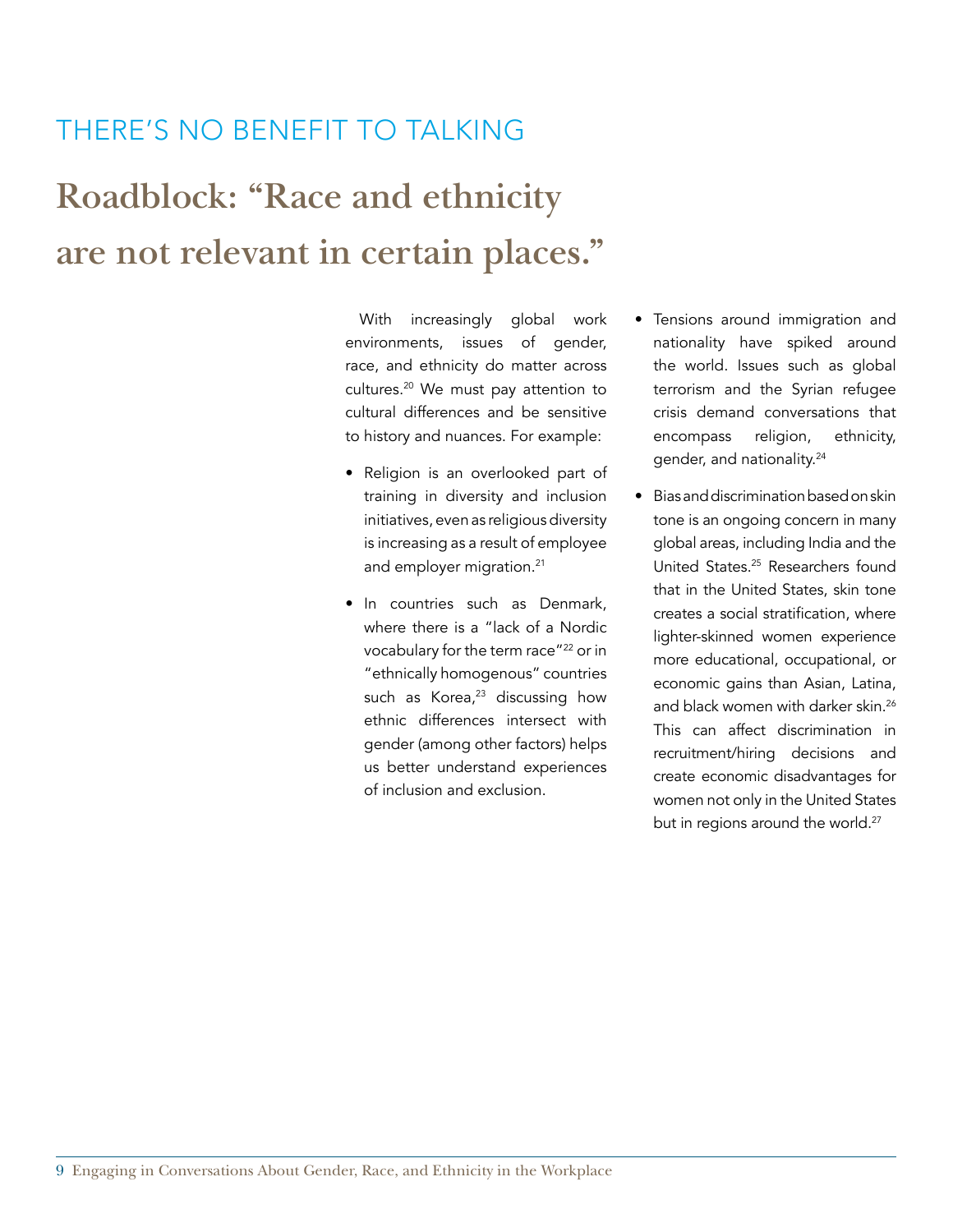

#### **E** START A CONVERSATION

- Talk to my colleagues about what the most salient issues are for different ethnic groups in our country, in our organization, and in our work team.
- Ask my colleagues if they feel different from team members because of their own race and ethnicity.
- Encourage one-on-one or group discussions about traditionally "unspoken" issues related to race or ethnicity in the culture in which I am working.

For example, *"I'd like to talk about how we can make our team meetings more inclusive and build trust among teammates. What are one or two issues we need to put on the table, but are usually overlooked*  or considered undiscussable? Why do we find these *issues undiscussable? Why are they important?"*

• Create opportunities for learning about different cultural traditions or experiences from your colleagues.

### PAY ATTENTION

- How do my cultural background and experiences shape how I perceive the world (values, beliefs, sense of fairness) and how others may perceive me? How do I think my experiences would be different if I were working in a different country or region?
- What do I want my colleagues to know about my dayto-day experiences as a member of my racial/ethnic or cultural group(s)?
- How might racial homogeneity in a particular place make differences feel even more salient?
- What are the best ways to learn more about the experiences of different racial/ethnic or cultural groups in the country where I work? Within my organization? Among my team members?
- Under which circumstances do I feel more or less comfortable discussing issues of gender, race, and ethnicity? Are there any common features across those instances? What would it take to make me feel more comfortable?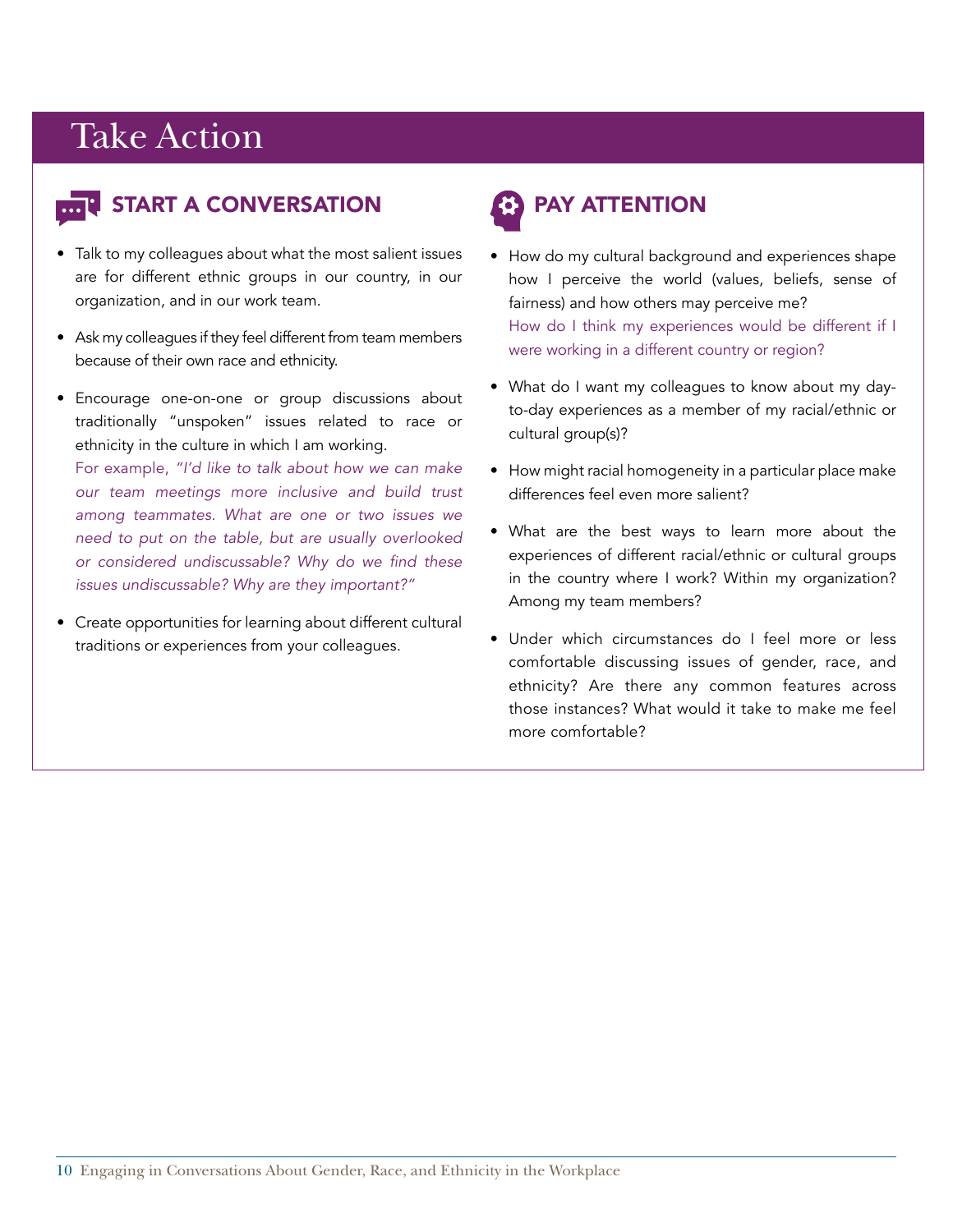#### THERE'S NO BENEFIT TO TALKING

**Roadblock: "Talking about our differences can only further divide us."**

> Current events often highlight social injustices against racial/ethnic or religious groups, as well as issues of sexual violence, victim blaming, and shaming. Social media and news outlets amplify awareness and dialogue about these inequalities and injustices as they occur around the world.<sup>28</sup> What we see and hear in mainstream society often focuses on individual bias and "bad behavior," rather than broader systemic or societal problems.<sup>29</sup>

> These messages may reinforce a common misconception: that talking about these issues will fuel interpersonal conflict and create divisions among social groups in the workplace and

in communities. They create fear that more harm will occur than good. Indeed, talking about gender, race, and ethnicity may feel uncomfortable even gut-wrenching at times—and it requires some risk-taking.

However, we must not let our fears and discomfort get in the way of using one of our most powerful tools—our voices—to build inclusive work environments so that everyone feels valued, respected, and heard. For inspiring examples of how several organizations helped individuals talk about differences, see the Conversations in Action sections throughout this document.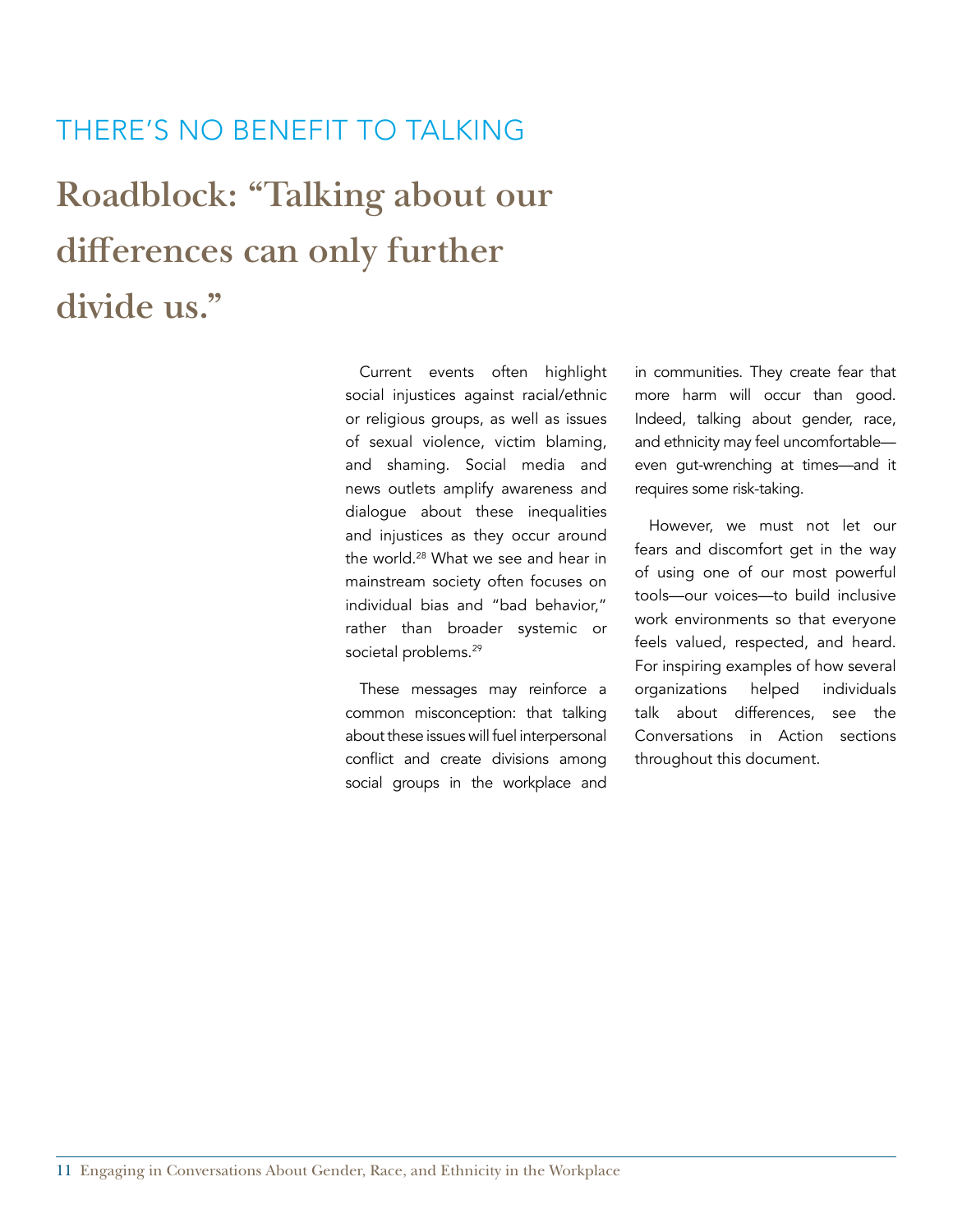#### **E** START A CONVERSATION

- Ask my colleagues what fears or misconceptions prevent them from having discussions about differences. Do they assume that differences will be divisive?
- Ask my colleagues if they think that not talking openly about our differences perpetuates assumptions, stereotypes, and biases or not.
- Ask my colleagues how they think we can make progress on these issues. For example:

Invite my colleagues to talk about the many ways we are all different—and how our unique differences should be acknowledged and valued.

Ask my colleagues to think about times when discussing "difference" (in any sense) has led to a positive outcome.

Share resources for having difficult conversations in the workplace in a healthy way. (See the section titled "Learn More" on page 25 for starter resources.)

### PAY ATTENTION

- What topics are "off limits" in the workplace?
- Who gets penalized or rewarded for talking about difficult issues at work, and by whom?
- Have I ever tried to have a conversation across differences and it failed? Did I feel defeated or disheartened? Did I acknowledge my role in things not going as expected? Did I learn from the experience and commit to continued practice?
- Have I ever tried to discuss difference and had a positive experience? What actions or experiences led to the positive outcome? How could I encourage more of those types of conversations?

### -O- CONVERSATIONS IN ACTION

Through its "Race Summits," BP America, Inc. addressed inclusiveness by encouraging dialogue between cross-sections of employees, opening up new lines of communication and stimulating employee discussion about race.<sup>30</sup> An independent survey estimated that in one year, between 8,000 and 13,000 employees in BP had engaged in a conversation about race as a result of the Summit activity.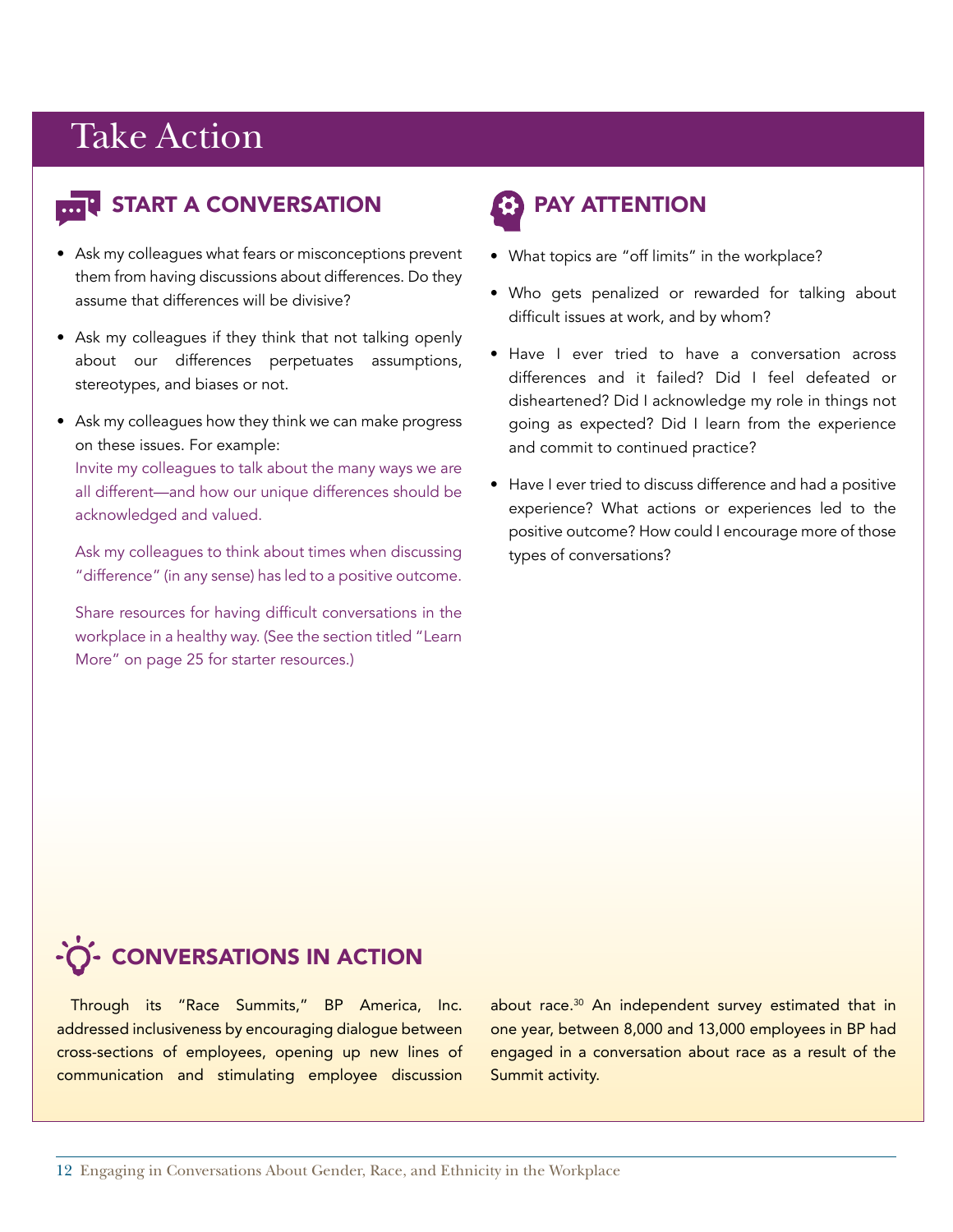## **Roadblock: "Talking won't solve anything."** THERE'S NO BENEFIT TO TALKING

*"Critical dialogue has the power to unite our workplaces and create environments where everyone feels free to share diverse perspectives and bring their full selves to work."31*

> Sometimes people can perceive that talking about gender, race, and ethnicity is not productive. That is, many individuals are not equipped to have deep conversations about sensitive issues, and thus it is difficult to discuss these topics in a meaningful way.<sup>32</sup> Understandably, this can cause frustration, but it should not suppress dialogue.

> Organizations must develop preventive strategies to help employees learn how to communicate effectively across differences—how

to handle emotions and be humble enough to learn from those with different perspectives. Speaking up, rather than remaining silent, is essential. Oftentimes, valuing different perspectives and learning about people as individuals can challenge biases and help resolve potential conflict in a positive way.<sup>33</sup>

We all have a responsibility to equip ourselves to have meaningful conversations in search of a more inclusive environment. Also, remember that practice makes progress.<sup>34</sup>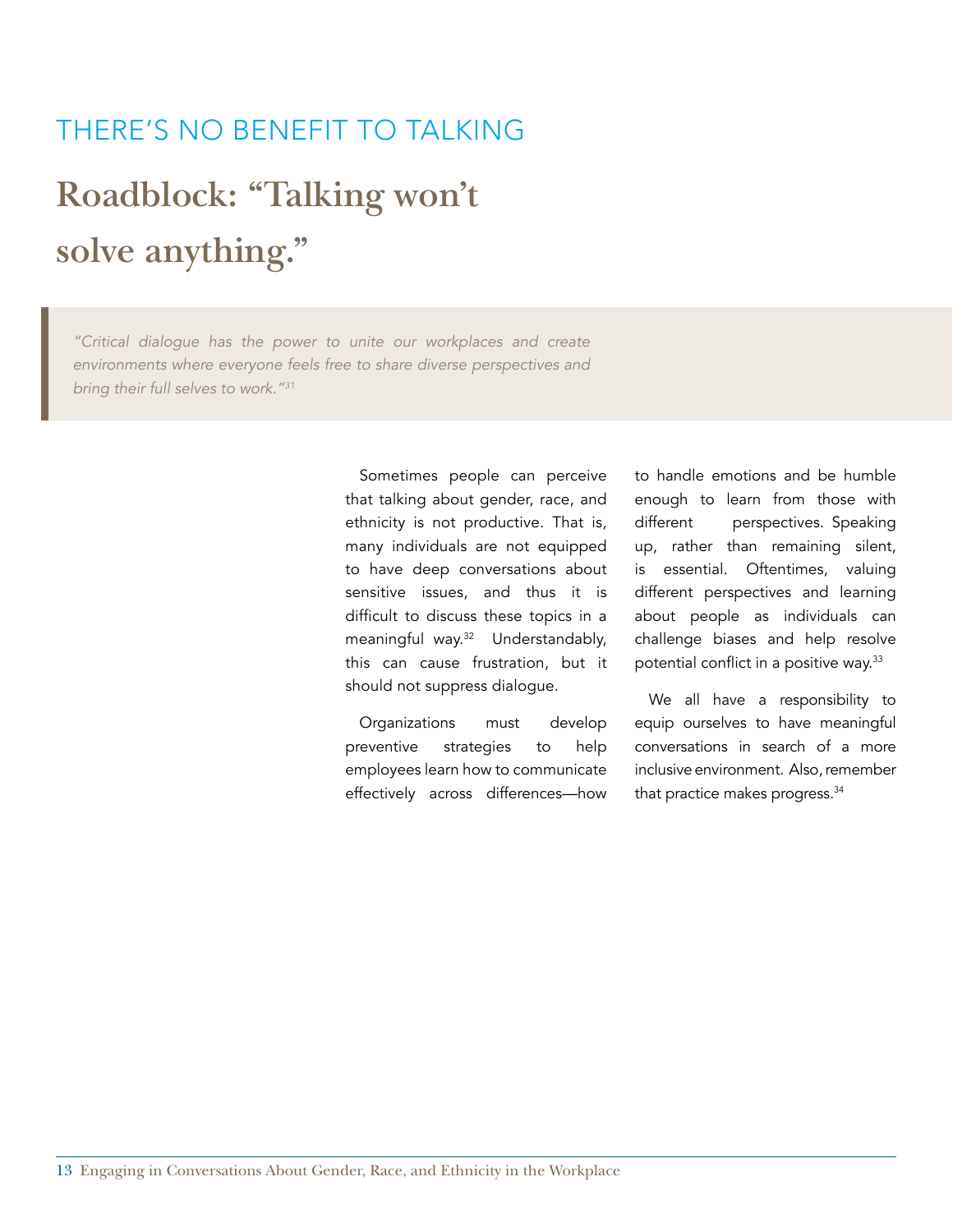

#### **R** START A CONVERSATION

- Ask my colleagues how we might be able to build trust and gain insights into one another by talking about our differences.
- Ask my colleagues if they've ever been able to work through differences with another person, and how.
- Ask my colleagues to identify "off-limits" issues then discuss how not talking about these issues can derail inclusion.

### PAY ATTENTION

- What power dynamics between individuals, teams, departments, etc., prevent me from having or encourage me to have meaningful conversations about gender, race, and ethnicity?
- When conversations about differences in background or experience become heated or uncomfortable, do I shut down? Do I speak up? How do I avoid assigning blame? How can I use listening as a tool to help bridge differences?
- What circumstances encourage me to speak up or stay silent?
- Knowing that dialogue fuels action, what is one thing I can do differently to hold myself and others responsible for communicating across differences, even when things feel hopeless?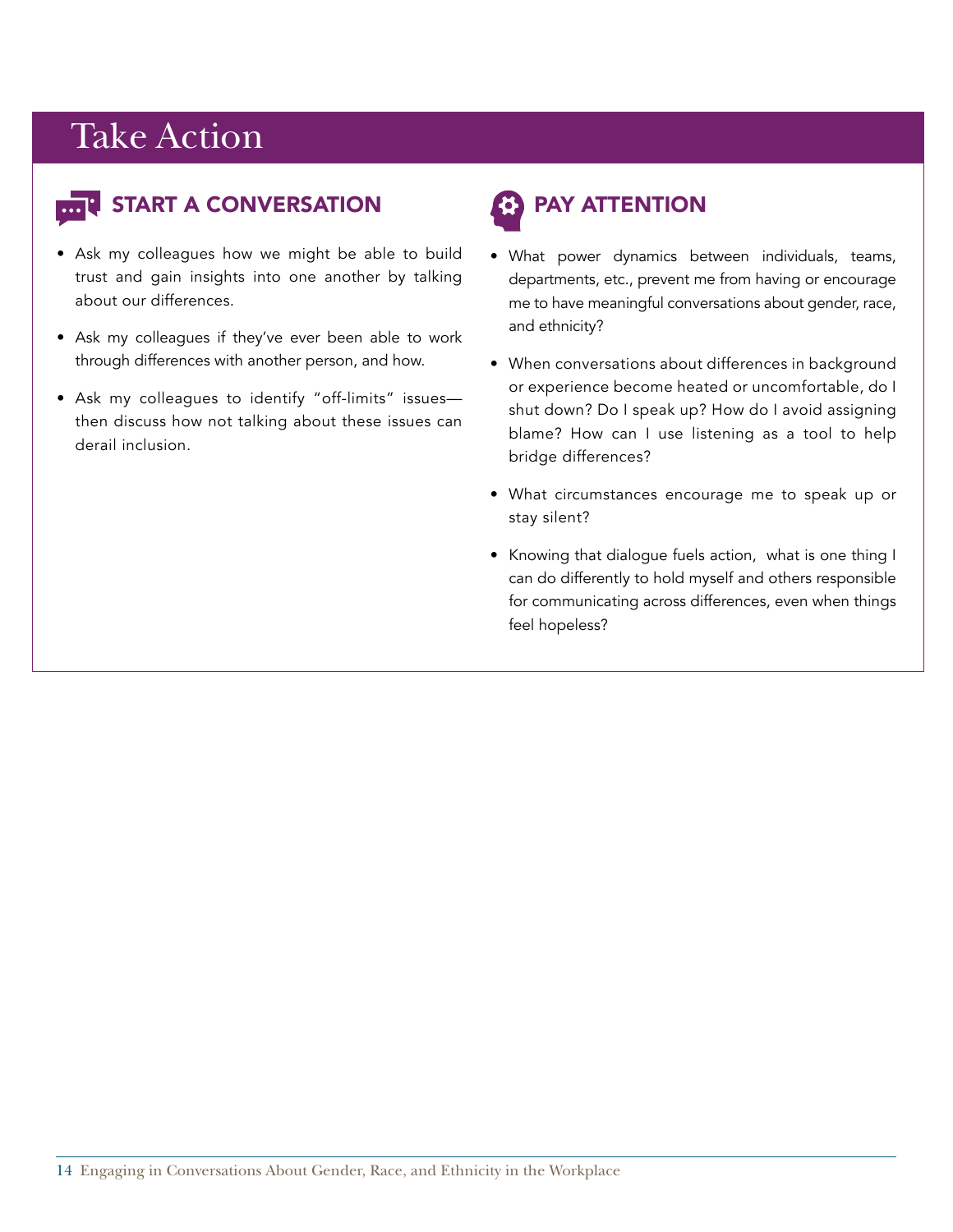#### THERE WILL BE NEGATIVE CONSEQUENCES TO MY ACTIONS

### **Roadblock: "People think I'm overly sensitive, and I feel that my experiences are minimized."**

*"I've been called 'too sensitive' for my entire life—you could say that I'm now desensitized to it! As someone socialized as female who felt deeply not only my own pain, but also the pain of others, I was an easy target. I was taught that my tears and so-called 'hypersensitivity' were shameful,*  and that I should learn to control it, learn to fight back….As I've gotten *older, I've noticed the ways in which my or others' supposed state of being 'too sensitive' has been used to justify daily microaggressions and overt instances of oppression."* 

-Michal 'MJ' Jones<sup>35</sup>

A sure way to shut down a constructive conversation is to suggest someone is being "too sensitive" and make assumptions about the validity of their feelings. These sentiments disempower and shame people. They diminish their experiences, feelings, and sense of worth, particularly when taking gender, race, and ethnicity into account. They assume that the conversation isn't even worth having. This can affect those in both dominant and non-dominant groups.

In these moments, a constructive conversation can quickly turn into an emotionally charged exchange. Defensiveness is high, tensions can rise, and resentment starts to brew. Instead of sharing and learning from someone different from you, it is easy to inadvertently reinforce exclusionary behaviors.<sup>36</sup>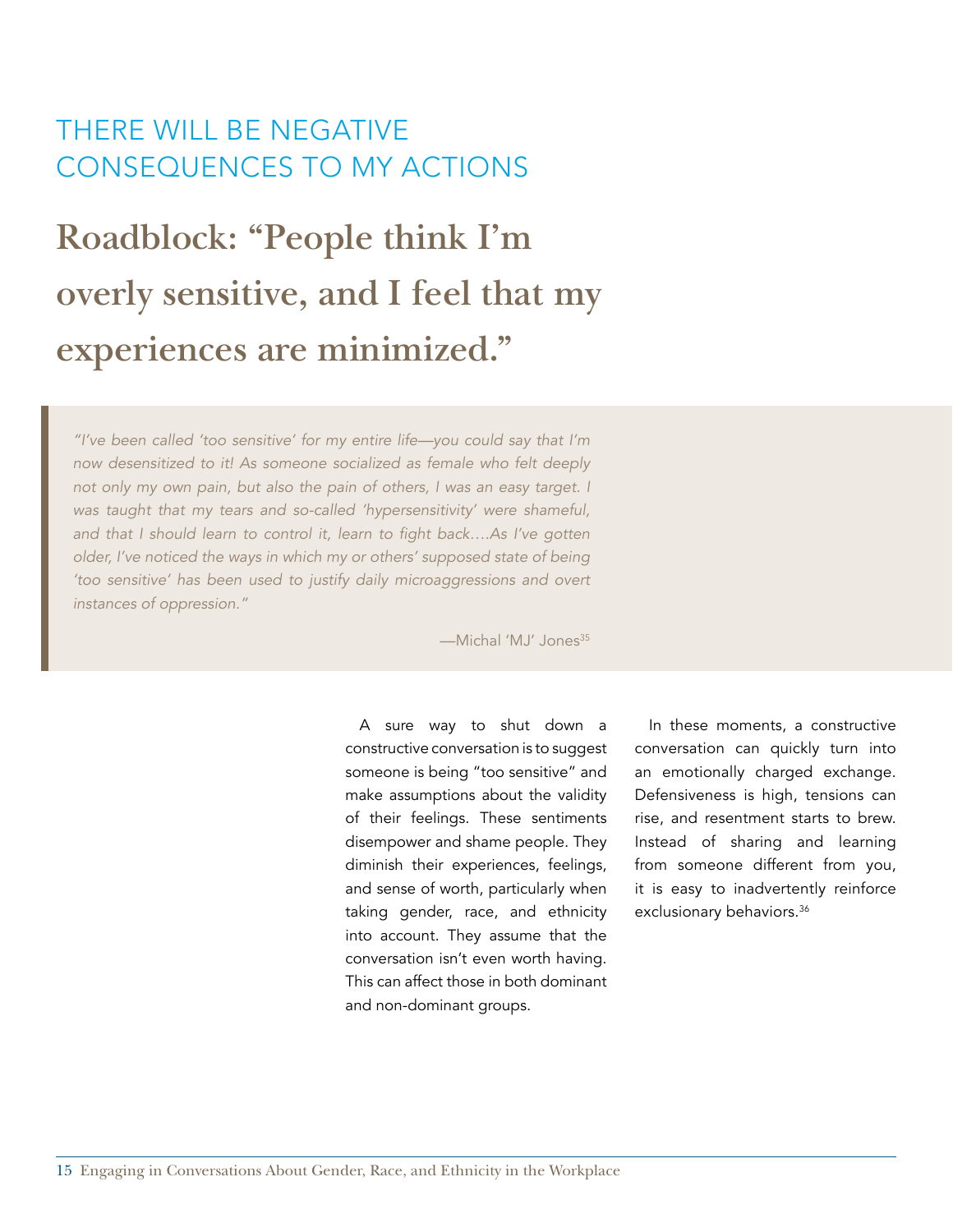

#### START A CONVERSATION

- Ask my colleagues if they have ever felt that their experiences were minimized.
- Ask people who are different from me how they experience their own gender, race, or ethnicity—and then really listen to the answer.

### PAY ATTENTION

- Am I attuned to the unique perspectives and experiences of other people?
- What can I do to step into another person's shoes and learn more about their experiences?
- How can I give equal weight to people's different experiences—while also honoring experiences of discrimination, prejudice, and disadvantage?
- What steps can I take to help others build skills in active—and compassionate—listening?
- In what ways can I serve as an ally and help bridge differences during difficult situations?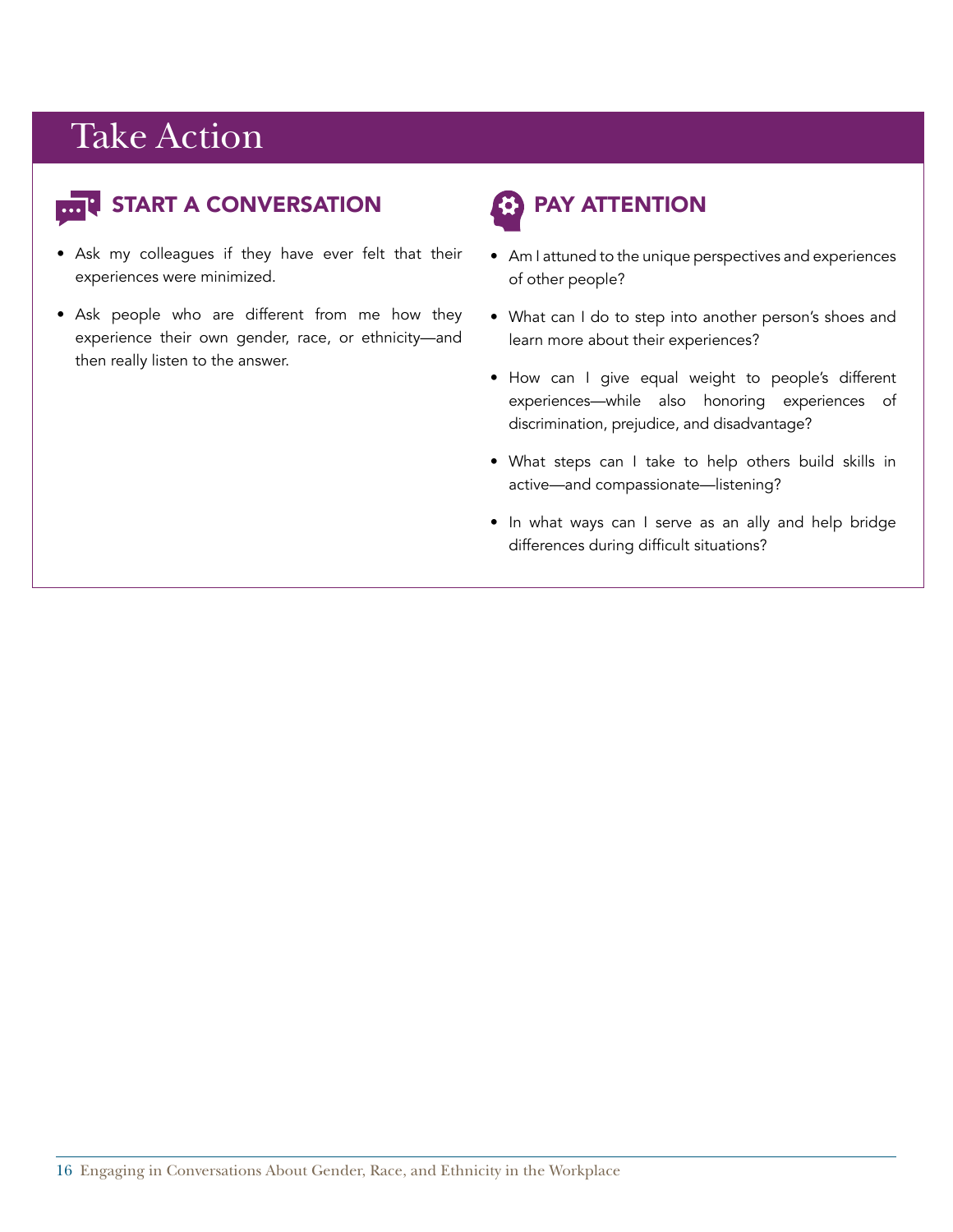#### THERE WILL BE NEGATIVE CONSEQUENCES TO MY ACTIONS

### **Roadblock: "I will say something inappropriate—or worse, be viewed as racist or sexist."**

Words are powerful. The fear of saying something inappropriate about a person's gender, race, and ethnicity (among other factors) may stifle dialogue—especially if you fear that people will view you as racist or sexist.<sup>37</sup> Sometimes this fear emerges because you once tried to communicate with someone different from you, and things did not go as expected. That negative experience can make it hard to have a difficult conversation in the future.

Fear of saying the wrong thing stems from the "politeness protocol."38 This mindset proposes that "potentially offensive or uncomfortable topics should be avoided, ignored, and silenced or spoken about in a very light, casual, and superficial manner."39 But we should not let fear or the potential of saying something

unintended interfere with having difficult conversations. There may be consequences, and those should certainly be considered, but they shouldn't stifle open communication.

Even with the best of intentions, you can say or do things that are offensive and hurtful. If this happens, apologize. Engage in further conversation to better understand why the situation was perceived in a negative way, and learn how it feels to be in another person's skin. Taking a bold step to foster dialogue about gender, race, and ethnicity requires recognition that our words do matter. We also need to take responsibility for the potential impact of what we say and how we speak about our differences—while also paying attention to the possibility that things may not go as expected.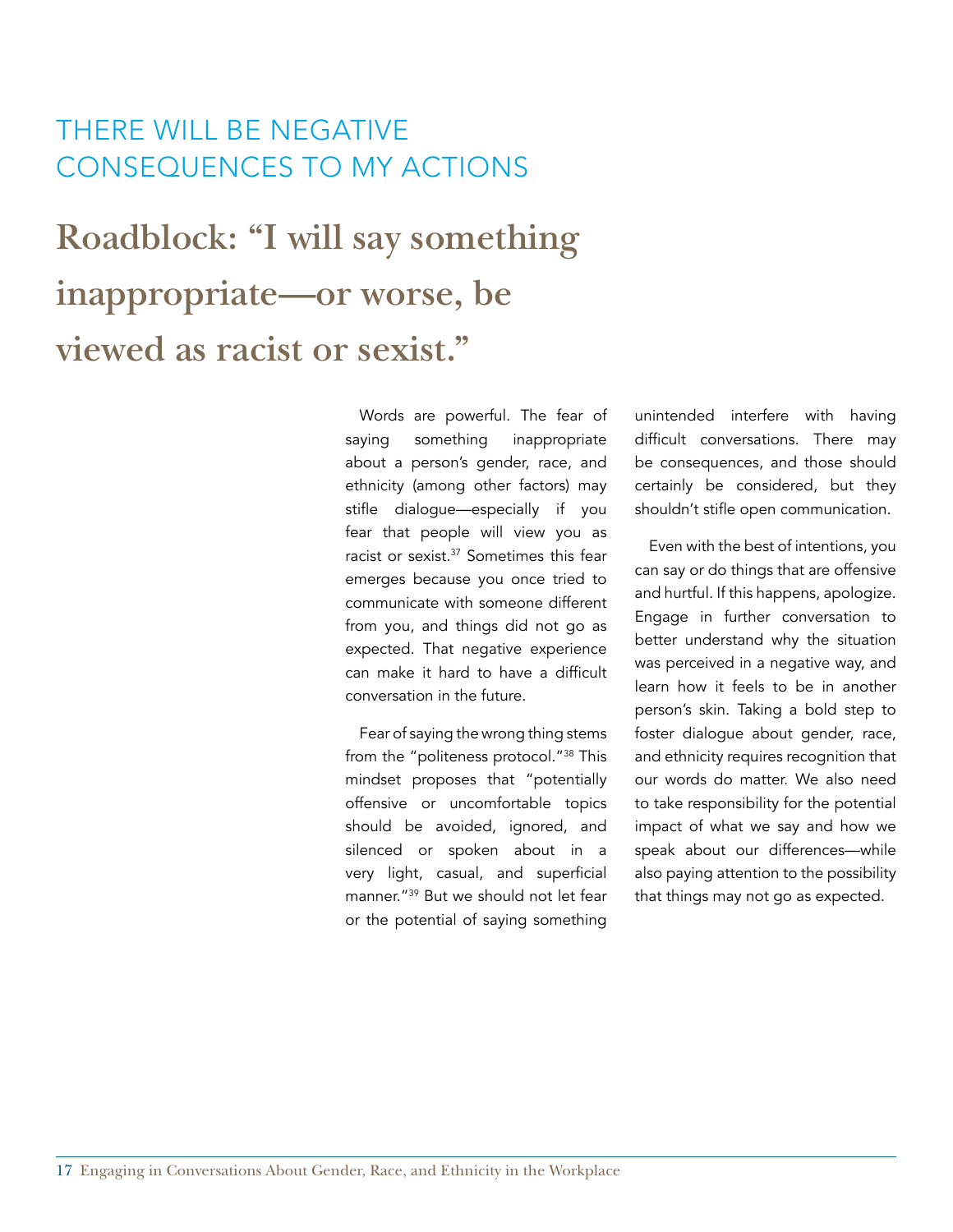

#### **T START A CONVERSATION**

- Ask a colleague: *"Can I count on your help to give me honest, constructive feedback if I use words that are hurtful or offensive to you, in the moment or later?"*
- Invite colleagues to create "difficult conversation" guidelines to help one another share authentically and speak up when hurtful or offensive statements are made (whether in the moment or at a later time).

### PAY ATTENTION

- What fears stop me from speaking up or having conversations about gender, race, and ethnicity?
- Are my words authentic, thoughtful, and carefully chosen, yet not so stilted as to stifle open discussion?
- How can I demonstrate positive intent?
- How can I practice humble listening to create opportunities for open discussions?
- Am I okay with making and learning from mistakes, and am I committed to practicing having difficult conversations? Do I encourage others to do the same?

#### -O- CONVERSATIONS IN ACTION

In the Starbucks #RaceTogether initiative, baristas in certain stores across the United States wrote the words "race together" on coffee cups to encourage discussions about race. The program generated backlash for what critics described as a superficial gesture to engage customers in dialogues about race. A bold idea that was about conversations between baristas and customers received 2.5 billion negative impressions via social media in less than 48 hours. While the actions may not have been received in the way intended, they did generate discussion and debate, and we can learn from Starbucks' experience.

We can use dialogue on gender, race, and ethnicity in the workplace and in our daily lives. We must focus on role modeling transparency, a willingness to accept potential criticisms, and a desire to spark positive change. Based on this experience, Starbucks CEO Howard Schultz shared the organization's vision to connect this initiative to longerterm activities that seek to build "new partnerships to foster dialogue and empathy and help bridge the racial and ethnic divides within our society that have existed for so many years."40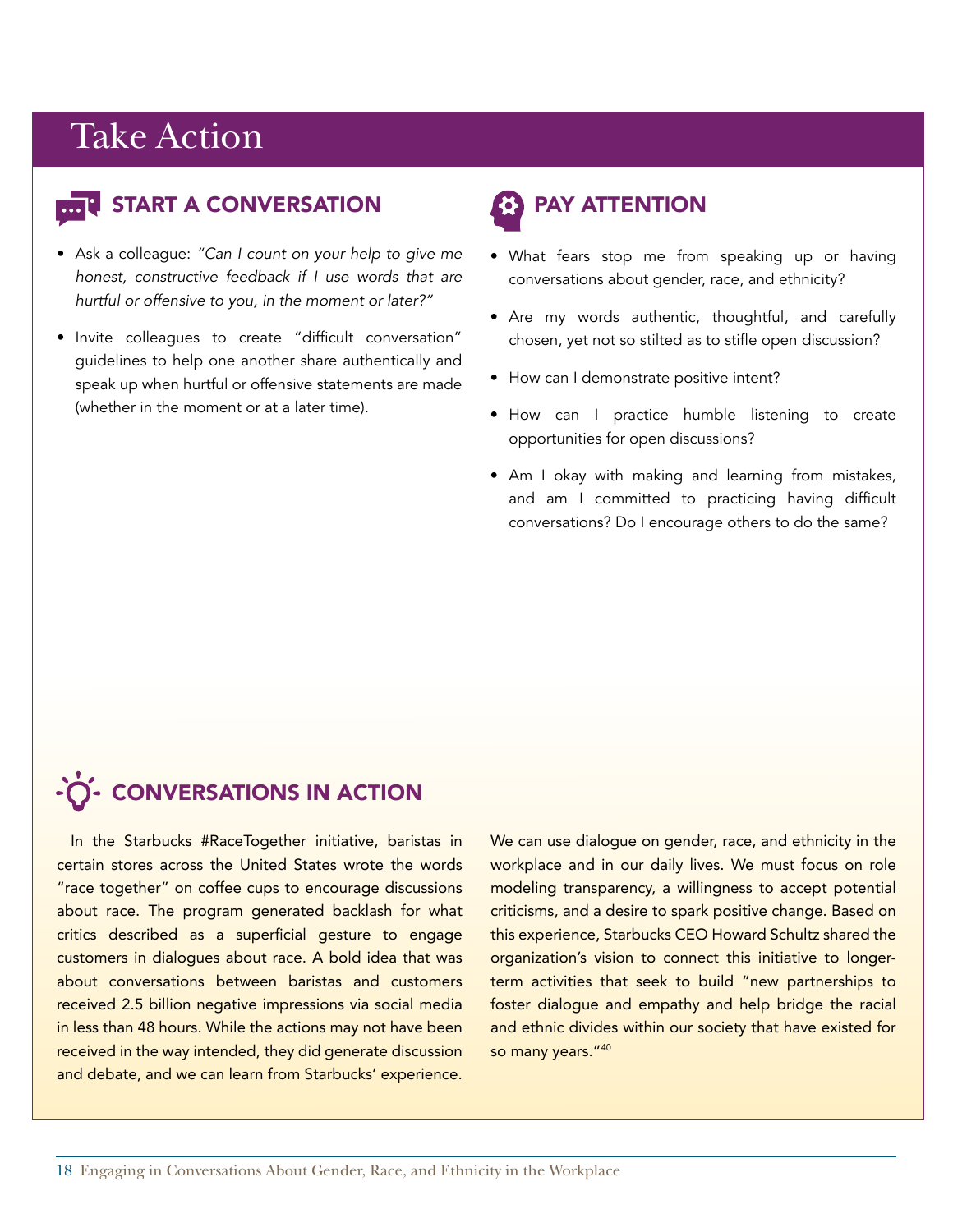#### THERE WILL BE NEGATIVE CONSEQUENCES TO MY ACTIONS

**Roadblock: "It's not safe to speak up."**

> It happens all the time: a colleague doesn't share a personal story about an aspect of her identity because it doesn't feel safe; other colleagues are not part of the "in" group because of their gender, race, or ethnicity. Perhaps, you've felt it too—when you struggled to say something when a colleague was put on the spot related to an aspect of his or her identity (e.g., *"You're a woman, I know how you're gonna vote!"; "What's up with that tattoo?"*). Maybe you were reluctant to reach out to the colleague afterward to learn if she was offended, and maybe you did not feel comfortable speaking up to the person who made the comment.

Speaking up and talking about our differences can be tricky, difficult, or taboo. People hesitate to speak up because they fear repercussions (e.g., job loss, loss of opportunities, eroded relationships, performancerelated penalties).<sup>41</sup> In some work settings, speaking up or engaging in difficult conversations can have real and negative consequences: being excluded, isolated, or even punished.

Yet everyone needs to feels safe speaking up in the workplace. Remember, this includes not only women and people from nondominant racial/ethnic groups, but also dominant group members who no longer want to stand by as passive witnesses to exclusionary behaviors, bias, or discrimination.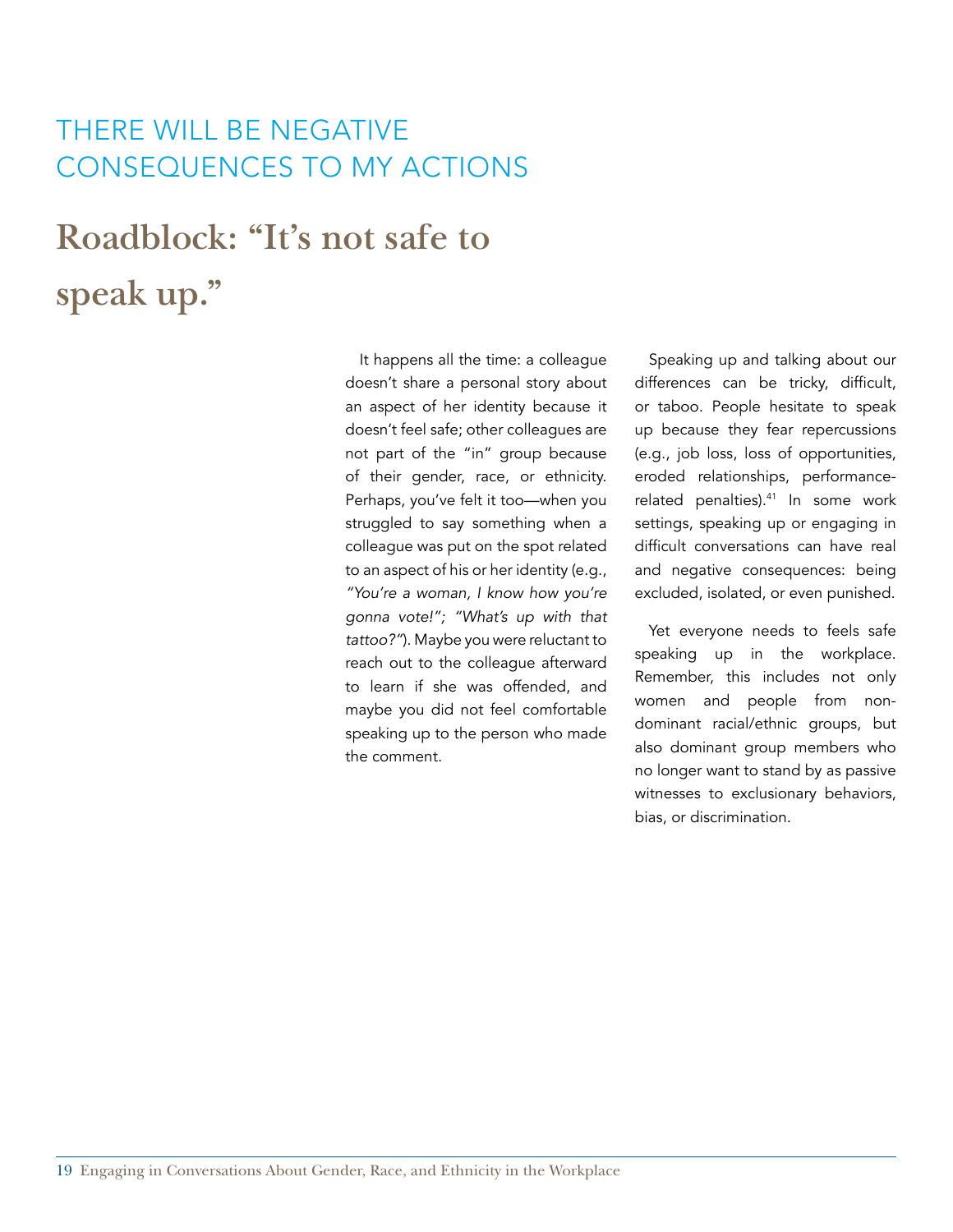#### START A CONVERSATION

- Ask my colleagues what it would take for them to feel safe sharing their opinions and ideas.
- Ask my colleagues to talk about and set ground rules for everyone to feel safe and feel stretched to take risks and practice engaging in difficult conversations.
- Ask a team member who has been silent during a meeting if he or she would like to contribute a different perspective.
- Ask my colleagues and leaders if there are particular issues that they do not feel safe discussing.

### PAY ATTENTION

- What does it take for me to feel safe speaking up? What support do I need?
- Have I ever remained silent or hesitated to engage in a conversation that addressed issues of gender, race, or ethnicity in the workplace?
- If I witness exclusion and do not speak up in the moment or later, how is my ability to feel comfortable in the workplace affected?
- How might my silence or hesitance in the moment or later unintentionally stifle inclusion and affect a sense of being valued and belonging—for me or my colleagues? What are one or two things I could do differently in a similar situation?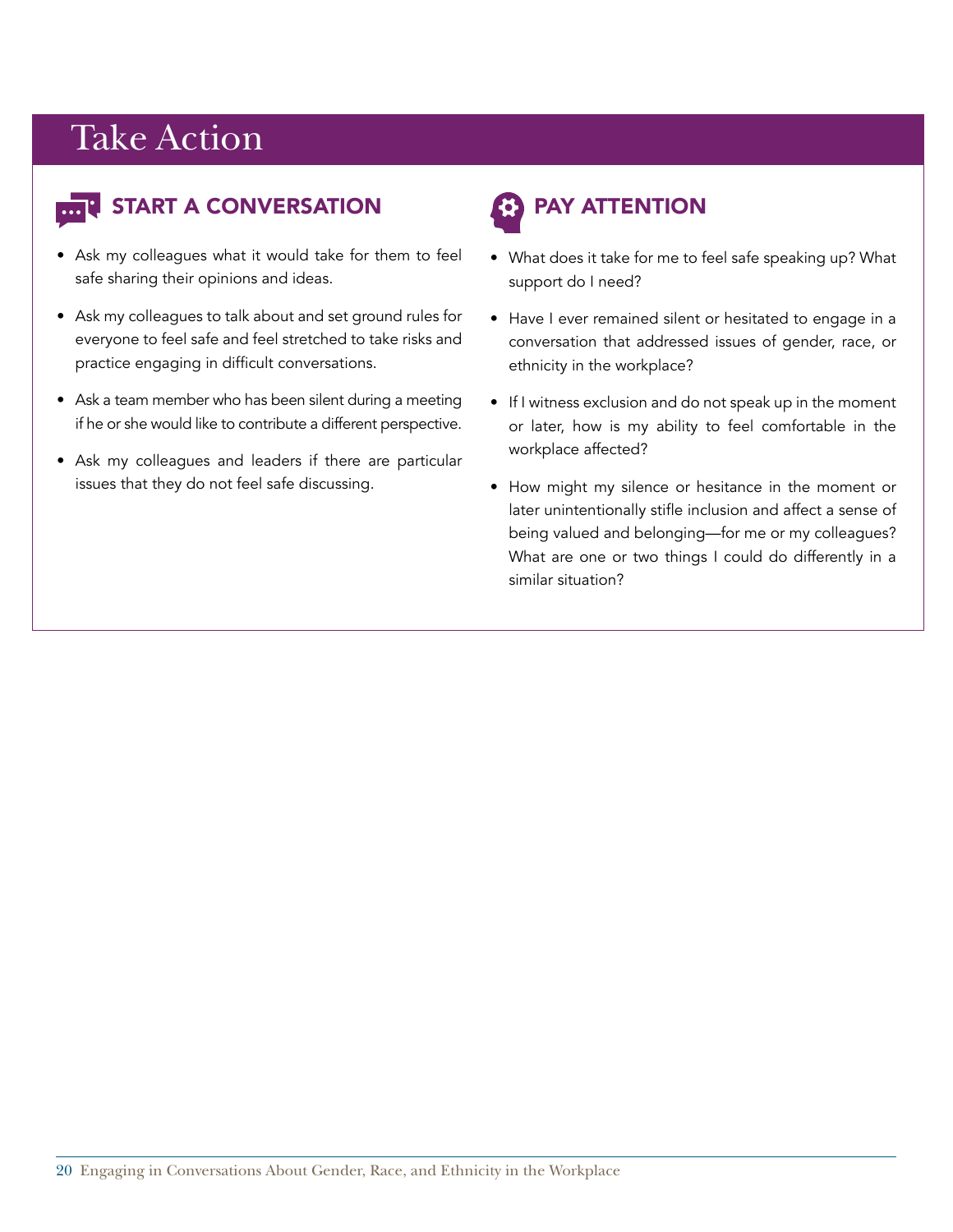*"Talk is mightier than the sword—as long it is the right kind of talk."42*

What can you do to overcome roadblocks and engage in difficult conversations about gender, race, and ethnicity in the workplace? Start by following some fundamental ground rules for all conversations whether with a colleague, in a team, or in larger group settings.

1. Assume positive intent. To truly have constructive conversations across differences, embrace a mindset that something good will happen as a result. This requires assuming positive intent from everyone—you must consciously choose to believe that people act and speak to the best of their ability and for the benefit of others. By assuming positive intent, we put our own judgments, viewpoints, and biases aside and focus on what the person actually means. This may also mean presuming that others can be responsible for their choices and behaviors, and holding them accountable for assuming positive intent from us and others.43

Indra Nooyi, Chairman and CEO of PepsiCo, reflects:<sup>44</sup>

*"In business, sometimes in the heat of the moment, people say things. You can either misconstrue what they're saying and assume they are trying to put you down, or you can say, 'Wait a minute. Let me really get behind what they are saying to understand whether they're reacting because they're hurt, upset, confused, or they don't* 

*understand what it is I've asked them to do.' If you react from a negative perspective because you didn't like the way they reacted—then it just becomes two negatives*  fighting each other. But when *you assume positive intent, I think often what happens is the other person says, 'Hey, wait a minute, maybe I'm wrong in reacting the way I do because this person is really making an effort.'"* 

Assuming positive intent is not easy. Do not assume that the person you are speaking with understands your intentions. We must pay attention to non-verbal cues (e.g., facial expressions, body language, and silence) and ask whether our words are having the desired impact. Be open to being challenged, accept the other person's understanding, and retry if necessary.45

#### 2. Engage in dialogue—not debate<sup>46</sup>:

*"It is counterproductive to deliberately add people to an organization because of their diversity and then consider discussion of that diversity offlimits."47*

Engaging in a debate (backand-forth exchange with contrasting viewpoints) may be counterproductive for promoting inclusion across gender, race, and ethnicity in the workplace. Debates can quickly turn into arguments and result in negative feelings and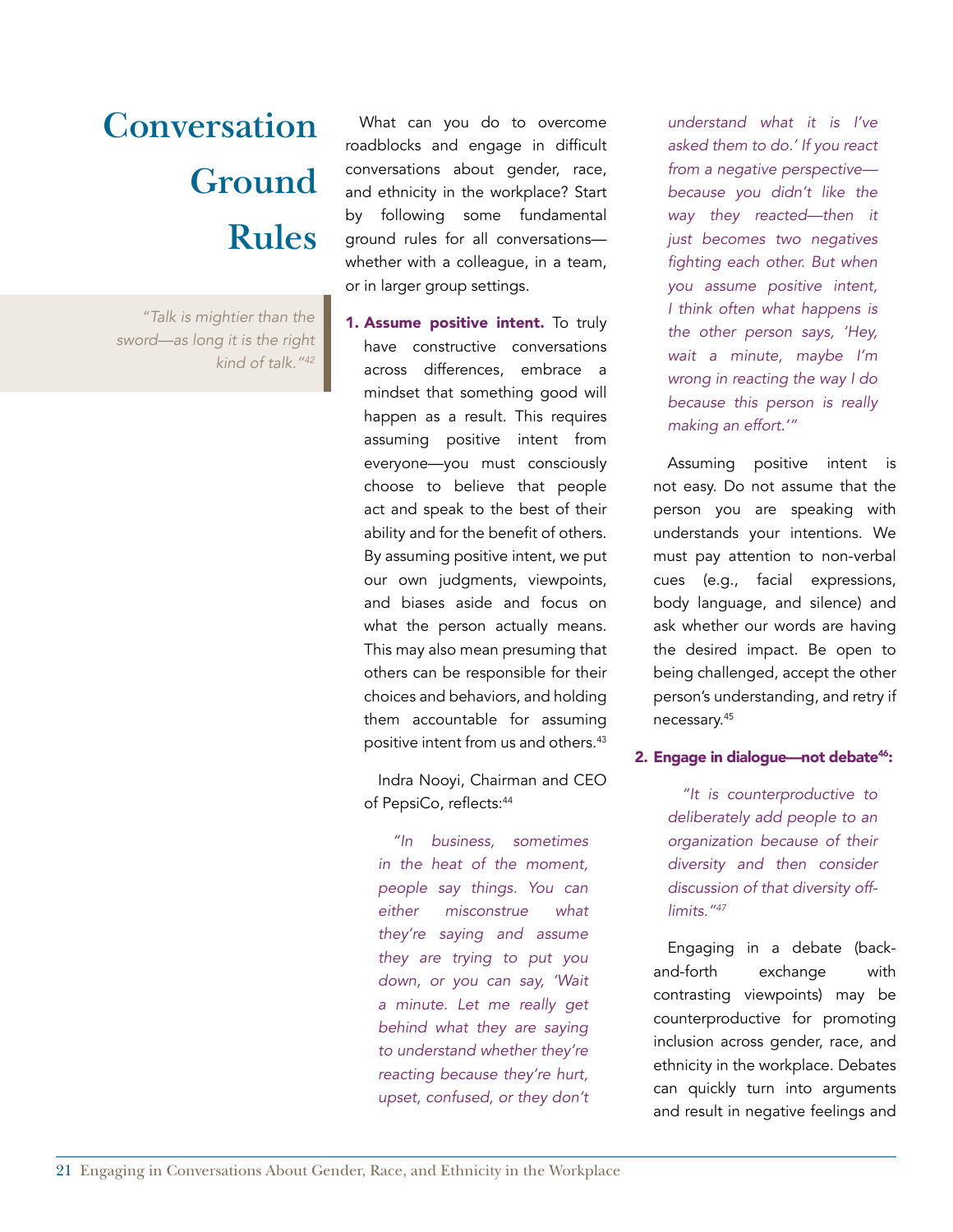**(CONTINUED)**

stalled progress. Instead, dialogue fuels deep understanding and action. Dialogue is open-ended, where people express and learn from one another's experiences, viewpoints, and perspectives. Shared learning is the goal, and it results in deeper connections with people who may be different from us. This is a hallmark of inclusive work environments, where people feel valued and heard.<sup>48</sup>

#### 3. Demonstrate cultural humility hold yourself and others accountable to do the same.

*"Cultural humility is the difference between telling you what I 'know' about your people, your life and your experiences, and asking you to share your story in a way that feels honoring, heard, and healing."49*

To foster inclusion, we must commit to ongoing learning, mitigating bias and inequities, and holding ourselves and others responsible for actions. These are the core elements of cultural humility,50 and are critical regardless of your position of power or dominant/non-dominant group status. As such, demonstrating cultural humility requires you to:

• Not make assumptions or snap judgments about any aspect of a person's identity (gender, race, ethnicity, culture, nationality, religion, sexual orientation, gender identity, age, and ability, among other dimensions).<sup>51</sup>

• "Maintain an interpersonal stance that is other-oriented (or open to the other) in relation to aspects of cultural identity that are most important to"52 the people you are interacting with.

This means holding yourself and others accountable for selfreflection, learning, and continually analyzing your assumptions, behaviors, and experiences. At the same time, interrupt when you see others engaging in biased behaviors by constructively calling out their missteps and suggesting alternative ways of thinking.<sup>53</sup> Interrupting biased behavior can happen in the moment or later show humility by stepping back and thinking through how you want to follow up.

4. Be open, transparent, and willing to admit mistakes. Sharing

and deepening understanding of colleagues' experiences at work will help reinforce open and honest communication and cultivate inclusion. Yet, we all can inadvertently make mistakes or say something we regret. We need to have the courage and personal sense of accountability to admit and learn from mistakes.

We can't let potential for mistakes lead us to remain silent or not engage in dialogue about our differences. We must pledge to practice—jumping into potential discomfort and taking action to start meaningful conversations across difference. When we commit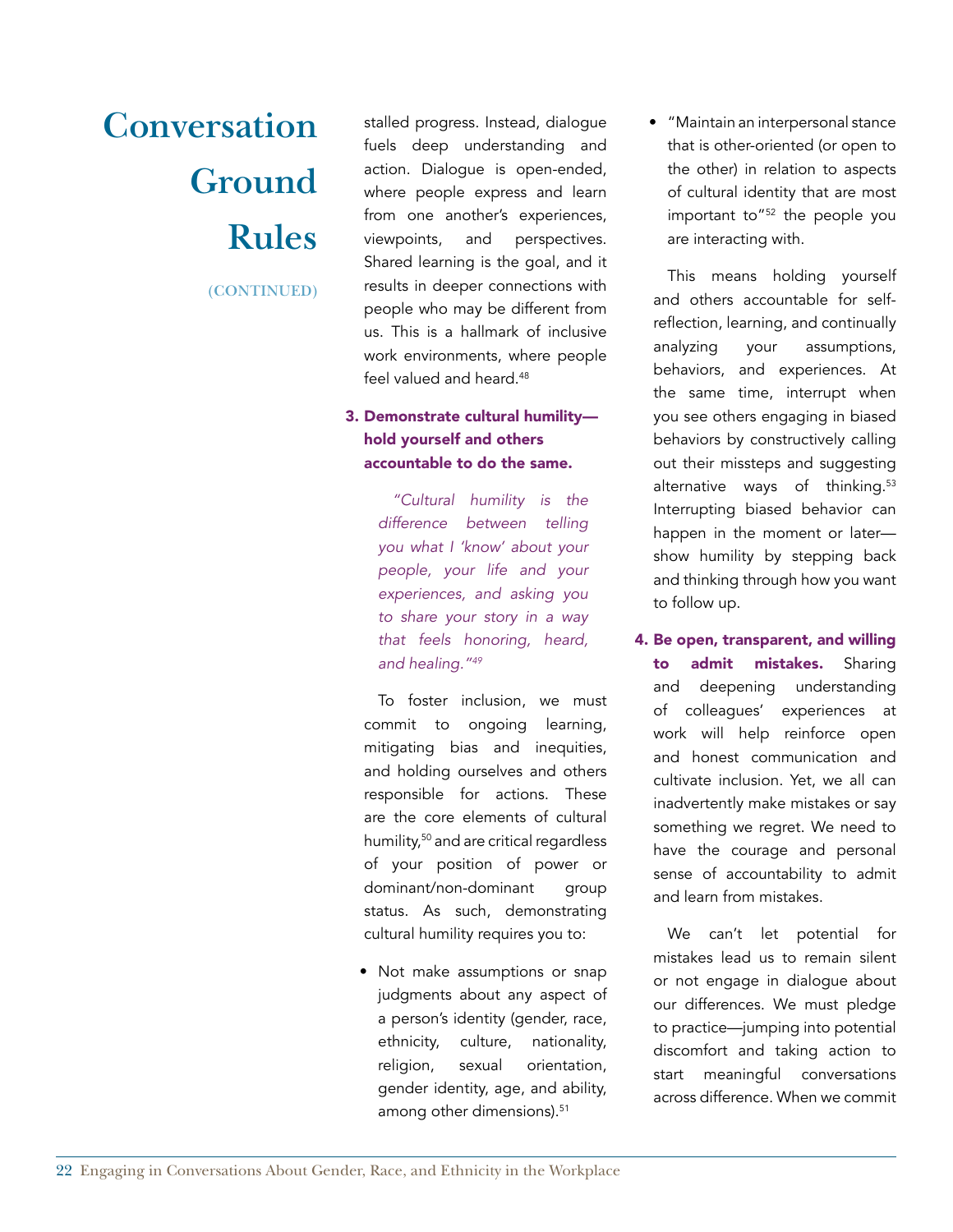**(CONTINUED)**

to learning, miscommunication is approached with openness and positive inquiry.

Your ability to be open and transparent can vary based on your organization's dynamics and personal situations, so it's best to assess the circumstances first. When considering the timing or situation, equip yourself with the resources, tools, and knowledge to have courageous conversations. Take a risk. Learn from your efforts—and mistakes. And invite others to do the same. Your example will inspire others to step out of their comfort zones.

5. Embrace the power of humble listening. Inclusion requires *really* listening rather than only hearing what some one is saying. In this way, listening requires humility and a willingness to pause and put your own ego, assumptions, and viewpoints aside to reflect on and learn from someone else's experiences.54 Attend to others with empathy by reflecting on what they are experiencing, asking clarifying questions, and gaining a deeper understanding.

There are unexpected benefits from listening to other people's stories. In particular, researchers show that "listening to personal stories…can help people 'perk up' and be a little less likely to 'change the channel and move on' when faced with the complex issues of today."<sup>55</sup> If you aren't sure you are really listening and understanding

another person's perspective, continue the conversation by asking clarifying questions.

6. Create trusting and safe spaces where a little bit of discomfort is okay. Although uncomfortable, engaging in dialogue across and about our differences can accelerate progress—if done correctly. What is deemed safe may look different to an individual with a different cultural background, experiences, and expectations. Sometimes ground rules to "share freely" can mislead individuals to think their viewpoints, opinions, or perspectives will not be challenged. Researchers found that, in practice, sharing examples about safety may inadvertently resonate more with dominant group members than with others  $56$ 

Authentic communication should be framed as a strength, rather than a challenge. At the same time, we must set clear expectations that some discomfort is part of the process. For example:

- Among colleagues: "To be more effective, I would like our team to move beyond only talking about project goals. I am taking a risk in saying this, but we have some differences that I'd like to understand. It's not going to be easy. But I want to learn…"
- In a one-on-one conversation: "Let's each share our perspective, where we are coming from, and how our personal backgrounds and life experiences shape the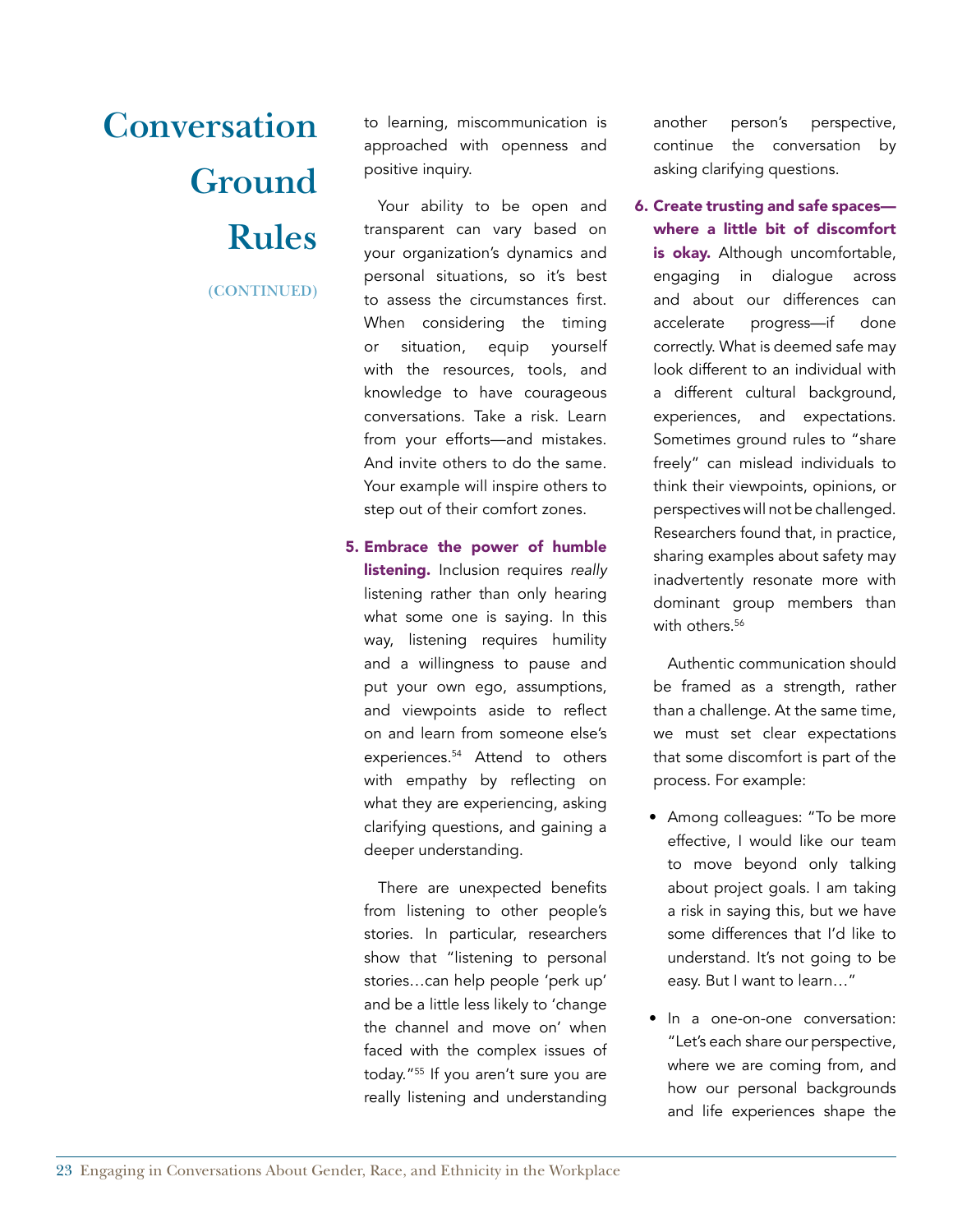**(CONTINUED)**

way we view this work. We may not always agree, but I want us to understand each other."

7. Commit to having conversations that matter by speaking up to bridge gender, racial, and ethnic divides. Each of us has a role to play in creating inclusive work environments. Start with an unwavering commitment to having conversations where people can feel valued and respected for their differences. Be willing to speak up as a champion for inclusion in the face of difficult situations or exclusionary behaviors, bias, and discrimination.

Catalyst research shows that leaders who employ behaviors of empowerment, accountability, courage, and humility help team members feel psychologically safe at work.<sup>57</sup> This feeling of psychological safety is foundational for engaging in conversations about gender, race, and ethnicity in the workplace. When individuals feel psychologically safe,58 they:

- Are willing to take risks despite potential discomfort or consequences that may occur.
- Speak up about difficult issues.
- Trust their colleagues will not intentionally undermine their work efforts.
- Experience a sense of trust that their mistakes will not be held against them.

Open and honest dialogue can help foster genuine relationships and trust in the workplace. It can also show compassion and a desire to take the perspective of someone who is different from you. Together, we must hold ourselves and others accountable for shared learning and growth—everyone in the workplace has a responsibility to build inclusive environments where we all feel valued, heard, and connected.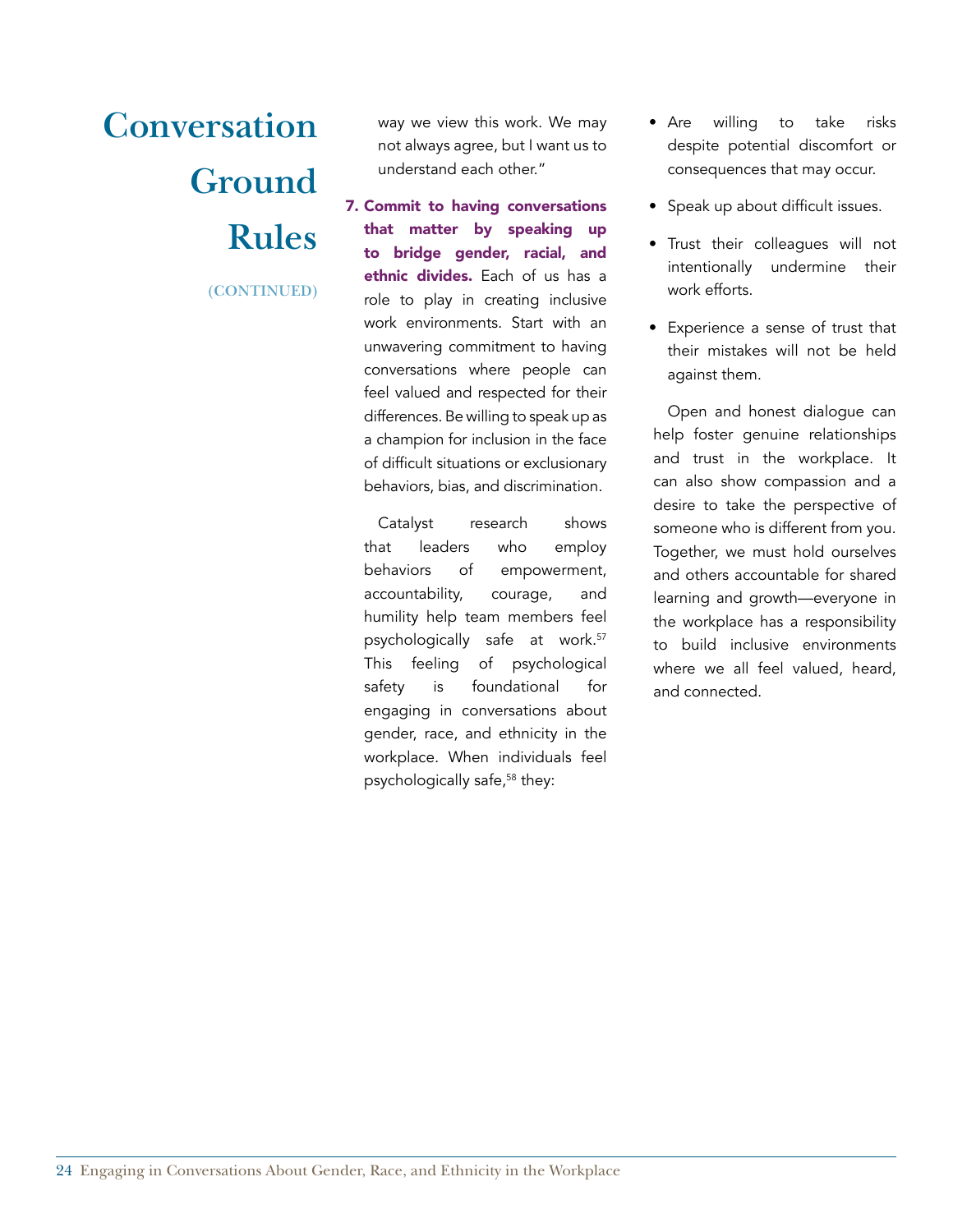#### LEARN MORE

Equipping yourself and others with the tools to engage in conversations about gender, race, and ethnicity requires continuous learning. Here are some additional resources that may be useful to help you create inclusive workplaces through dialogue.

- Harvard Business Review—[The Cost of Racial "Colorblindness](https://hbr.org/2013/07/the-costs-of-racial-color-blindness/ar/1)"
- YouTube—[The Costs of Racial Colorblindness](https://www.youtube.com/watch?v=RG6cVIDneis)
- Ted Talk—<Mellody Hobson: Color Blind or Color Brave?>
- CatalystX Course—[Inclusive Leadership Training:](https://www.edx.org/course/inclusive-leadership-training-leading-catalystx-il5x)  [Leading With Effective Communication](https://www.edx.org/course/inclusive-leadership-training-leading-catalystx-il5x)
- African-American Policy Forum Report—[A Primer](http://static.squarespace.com/static/53f20d90e4b0b80451158d8c/53f399a5e4b029c2ffbe26cc/53f399c8e4b029c2ffbe2b28/1408473544947/59819079-Intersectionality-Primer.pdf?format=original)  [on Intersectionality](http://static.squarespace.com/static/53f20d90e4b0b80451158d8c/53f399a5e4b029c2ffbe26cc/53f399c8e4b029c2ffbe2b28/1408473544947/59819079-Intersectionality-Primer.pdf?format=original)
- Women of Color Policy Network Report—[Leading at](http://www.intergroupresources.com/rc/Intersectionality primer  Women of Color Policy Network.pdf)  [the Intersections: An Introduction to the Intersectional](http://www.intergroupresources.com/rc/Intersectionality primer - Women of Color Policy Network.pdf)  [Approach Model for Policy & Social Change](http://www.intergroupresources.com/rc/Intersectionality primer - Women of Color Policy Network.pdf)
- Catalyst Tool—[First Step: Gender Identity in the Workplace](http://www.catalyst.org/knowledge/first-step-gender-identity-workplace)
- Catalyst Infographic—[What Is Covering?](http://www.catalyst.org/knowledge/what-covering)
- Catalyst Infographic—[What Is Unconscious Bias?](http://www.catalyst.org/knowledge/infographic-what-unconscious-bias)
- Catalyst Infographic—[How to Combat Unconscious Bias](http://www.catalyst.org/knowledge/how-combat-unconscious-bias-individual) [as an Individual](http://www.catalyst.org/knowledge/how-combat-unconscious-bias-individual)
- Catalyst Infographic—[How to Combat Unconscious](http://www.catalyst.org/knowledge/infographic-how-combat-unconscious-bias-leader-your-organization) [Bias as a Leader in Your Organization](http://www.catalyst.org/knowledge/infographic-how-combat-unconscious-bias-leader-your-organization)
- MARC—Men Advocating for Real Change
- Catalyst Report—[Navigating Organizational Cultures: A](http://www.catalyst.org/knowledge/navigating-organizational-cultures-guide-diverse-women-and-their-managers) [Guide for Diverse Women and Their Managers](http://www.catalyst.org/knowledge/navigating-organizational-cultures-guide-diverse-women-and-their-managers)
- Resources—[The Human Library](http://humanlibrary.org/)<sup>59</sup>

This product was developed as part of Catalyst's Women of Color Research Agenda: New Approaches, New Solutions. **Sponsors:** General Motors Foundation and the PepsiCo Foundation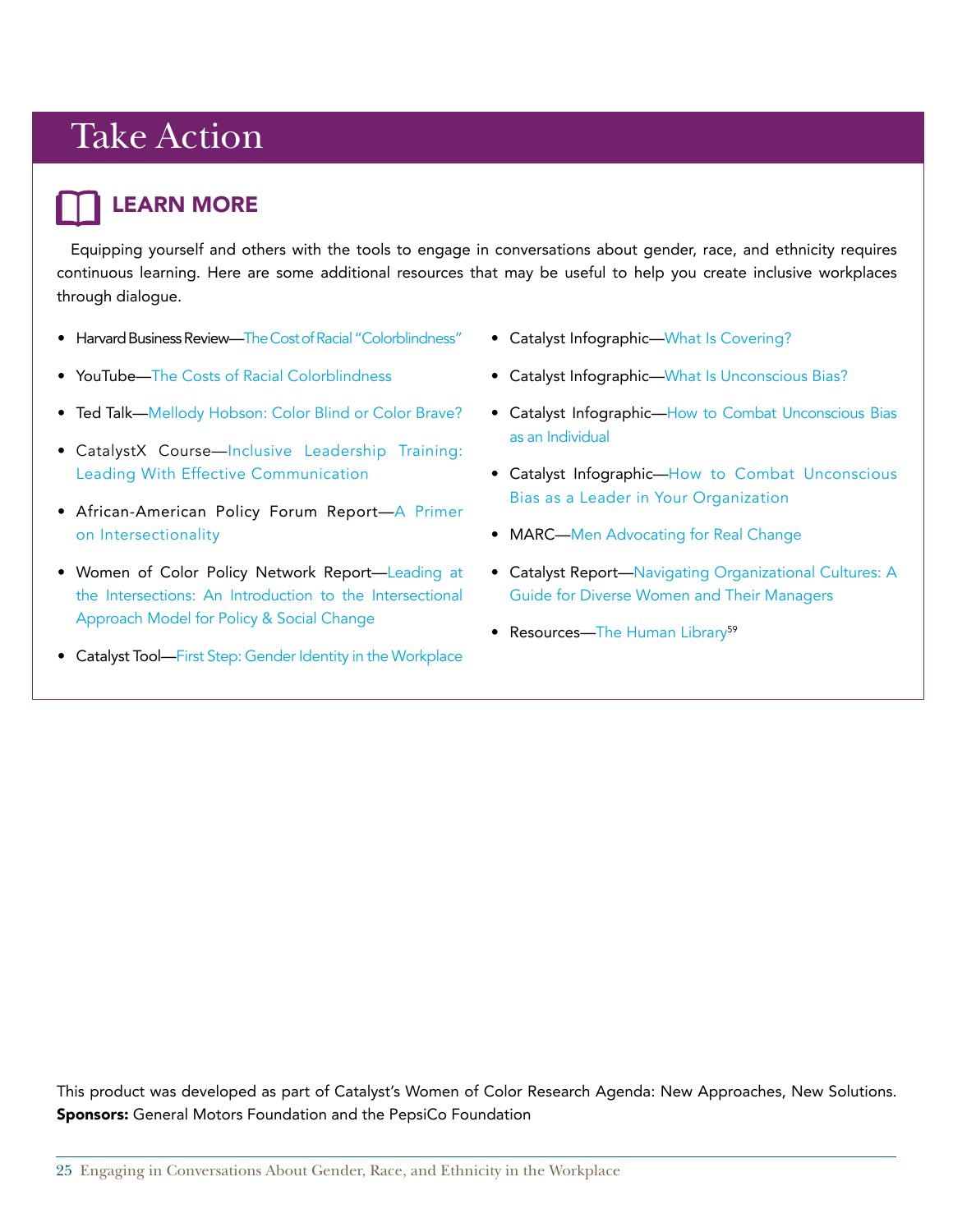### **Endnotes**

- 1. Derald Wing Sue, ["Race Talk: The Psychology of Racial Dialogues](http://dx.doi.org/10.1037/a0033681)," *American Psychologist*, vol. 68, no. 8 (November 2013): p. 663-672.
- 2. Sue, p. 666.
- 3. Our discussion of why people are challenged to talk about gender, race, and ethnicity is evidenced by the following: Dominique Apollon et al., *[Moving the Race Conversation Forward: How the Media Covers Racism,](https://www.raceforward.org/research/reports/moving-race-conversation-forward)  [and Other Barriers to Productive Racial Discourse](https://www.raceforward.org/research/reports/moving-race-conversation-forward)* (Race Forward, 2014); Robyn Fivush, "Speaking Silence: The Social Construction of Silence in Autobiographical and Cultural Narratives," *Memory*, vol. 18, no. 2 (2010): p. 88-98; Jean Kantambu Latting and V. Jean Ramsey, *Reframing Change:*  How to Deal with Workplace Dynamics, Influence Others, and Bring *People Together to Initiate Positive Change* (Santa Barbara, CA: Praeger, 2009); Michàlle E. Mor Barak, Managing Diversity: Toward a Globally Inclusive Workplace (Los Angeles: Sage Publications, 2014); Sue.
- 4. Jeanine Prime and Elizabeth R. Salib, *[Inclusive Leadership: The View](http://www.catalyst.org/knowledge/inclusive-leadership-view-six-countries)  [From Six Countries](http://www.catalyst.org/knowledge/inclusive-leadership-view-six-countries)* (Catalyst, 2014).
- *5. [What Is Covering?](http://www.catalyst.org/knowledge/what-covering)* New York: (Catalyst, 2014).
- 6. Elisabeth K. Kelan, ["Gender Fatigue: The Ideological Dilemma of](http://onlinelibrary.wiley.com/doi/10.1002/cjas.106/abstract)  [Gender Neutrality and Discrimination in Organizations](http://onlinelibrary.wiley.com/doi/10.1002/cjas.106/abstract)," *Canadian Journal of Administrative Sciences/Revue Canadienne des Sciences de l'Administration*, vol. 26, no. 3 (2009): p. 197-210.
- 7. Ariane Hegewisch and Asha DuMonthier, *[The Gender Wage Gap by](http://www.iwpr.org/publications/pubs/the-gender-wage-gap-by-occupation-2015-and-by-race-and-ethnicity) [Occupation 2015 and by Race and Ethnicity](http://www.iwpr.org/publications/pubs/the-gender-wage-gap-by-occupation-2015-and-by-race-and-ethnicity)* (Institute for Women's Policy Research, April 2016); U.S. Equal Employment Opportunity Commission, "Enforcement and Litigation Statistics: [Charges Alleging](https://www.eeoc.gov/eeoc/statistics/enforcement/sexual_harassment_new.cfm)  [Sexual Harassment FY 2010-FY 2015](https://www.eeoc.gov/eeoc/statistics/enforcement/sexual_harassment_new.cfm);" Pew Research Center, *[On Pay](http://www.pewsocialtrends.org/2013/12/11/chapter-4-men-and-women-at-work/) [Gap, Millennial Women Near Parity – For Now: Despite Gains, Many](http://www.pewsocialtrends.org/2013/12/11/chapter-4-men-and-women-at-work/) [See Roadblocks Ahead](http://www.pewsocialtrends.org/2013/12/11/chapter-4-men-and-women-at-work/)* (2013).
- 8. For example, in education, research shows that teachers pay more attention to boys versus girls and may show biases favoring boys over girls, which can affect attitudes and career choices later in life. Over the past few decades, there have been studies done on assumptions about work roles, such as the "draw a scientist" test that shows that many associate "scientist" with a middle-aged man. Victor Lavy and Edith Sand, "[On the Origins of Gender Human](http://www.nber.org/papers/w20909)  [Capital Gaps: Short and Long Term Consequences of Teachers'](http://www.nber.org/papers/w20909) [Stereotypical Biases](http://www.nber.org/papers/w20909)," *NBER Working Paper No. 20909*, January 2015. Claire Cain Miller, "[How Elementary School Teachers' Biases](http://www.nytimes.com/2015/02/07/upshot/how-elementary-school-teachers-biases-can-discourage-girls-from-math-and-science.html?_r=0) [Can Discourage Girls From Math and Science](http://www.nytimes.com/2015/02/07/upshot/how-elementary-school-teachers-biases-can-discourage-girls-from-math-and-science.html?_r=0)," *New York Times*, February 6, 2015.
- 9. Catalyst, [2015 Catalyst Census: Women and Men Board Directors](http://www.catalyst.org/knowledge/2015-catalyst-census-women-and-men-board-directors) (2016).
- 10.Catalyst, *[The Double-Bind Dilemma for Women in Leadership:](http://www.catalyst.org/system/files/The_Double_Bind_Dilemma_for_Women_in_Leadership_Damned_if_You_Do_Doomed_if_You_Dont.pdf) [Damned if You Do, Doomed if You Don't](http://www.catalyst.org/system/files/The_Double_Bind_Dilemma_for_Women_in_Leadership_Damned_if_You_Do_Doomed_if_You_Dont.pdf)* (2007); Anika K. Warren, *[Cascading Gender Biases, Compounding Effects: An Assessment of](http://www.catalyst.org/knowledge/cascading-gender-biases-compounding-effects-assessment-talent-management-systems) [Talent Management Systems](http://www.catalyst.org/knowledge/cascading-gender-biases-compounding-effects-assessment-talent-management-systems)* (Catalyst, 2009); Crystal L. Hoyt and Jim Blascovich, "[Leadership Efficacy and Women Leaders' Responses to](http://www.ssoar.info/ssoar/bitstream/handle/document/22845/ssoar-gpir-2007-4-hoyt_et_al-leadership_efficacy_and_women_leaders.pdf?sequence=1) [Stereotype Activation](http://www.ssoar.info/ssoar/bitstream/handle/document/22845/ssoar-gpir-2007-4-hoyt_et_al-leadership_efficacy_and_women_leaders.pdf?sequence=1)," *Group Processes & Intergroup Relations,* vol. 10, no. 4 (2007): p. 595-616; Virginia E. Schein, "A Global Look at Psychological Barriers to Women's Progress in Management," *Journal of Social Issues*, vol. 27, no. 4 (Winter 2001): p. 4-13; Sabine Sczesny, "A Closer Look Beneath the Surface: Various Facets of the Think-Manager-Think-Male Stereotype," *Sex Roles*, vol. 49, no. 7/8 (October 2003): p. 353-363.
- 11.Catalyst, *[Practices: Kimberly-Clark Corporation—Unleash Your Power:](http://www.catalyst.org/knowledge/kimberly-clark-corporation-unleash-your-power-strengthening-business-women-leaders)  [Strengthening The Business With Women Leaders](http://www.catalyst.org/knowledge/kimberly-clark-corporation-unleash-your-power-strengthening-business-women-leaders)* (2014).
- 12.Michael I. Norton and Evan P. Apfelbaum, ["The Costs of Racial 'Color](https://hbr.org/2013/07/the-costs-of-racial-color-blindness/ar/1) [Blindness'](https://hbr.org/2013/07/the-costs-of-racial-color-blindness/ar/1)," *Harvard Business Review* (July-August, 2013).
- 13.Norton and Apfelbaum.
- 14.Maya Sen and Omar Wasow, ["Race as a Bundle of Sticks: Designs That](http://scholar.harvard.edu/files/msen/files/race_causality.pdf)  [Estimate Effects of Seemingly Immutable Characteristics](http://scholar.harvard.edu/files/msen/files/race_causality.pdf)," *Annual Review of Political Science*, vol. 19 (2016): p. 506.
- 15.Victoria C. Plaut, Kecia M. Thomas, and Matt J. Goren, ["Is](https://www.law.berkeley.edu/files/plaut_thomas_goren_2009.pdf) [Multiculturalism or Color Blindness Better For Minorities?](https://www.law.berkeley.edu/files/plaut_thomas_goren_2009.pdf)" *Psychological Science*, vol. 20, no. 4 (2009): p. 444-446.
- 16.Valerie Purdie-Vaughns, Claude M. Steele, Paul G. Davies, Ruth Ditlmann, and Jennifer Randall Crosby, ["Social Identity Contingencies:](http://www.columbia.edu/cu/psychology/vpvaughns/assets/pdfs/Social Identity Contingencies (2008).pdf) [How Diversity Cues Signal Threat or Safety For African Americans In](http://www.columbia.edu/cu/psychology/vpvaughns/assets/pdfs/Social Identity Contingencies (2008).pdf) [Mainstream Institutions](http://www.columbia.edu/cu/psychology/vpvaughns/assets/pdfs/Social Identity Contingencies (2008).pdf)," *Journal Of Personality and Social Psychology*, vol. 94, no. 4 (2008): p. 615-630.
- 17.Victoria C. Plaut, Flannery G. Garnett, Laura E. Buffardi, and Jeffrey Sanchez-Burks, "[What About Me?" Perceptions of Exclusion and](https://www.law.berkeley.edu/files/What_about_me_JPSP.pdf) [Whites' Reactions to Multiculturalism](https://www.law.berkeley.edu/files/What_about_me_JPSP.pdf)," *Journal of Personality and Social Psychology*, vol. 101, no. 2 (2011): p. 337-353.
- 18.Michàl E. Mor Barak," The Inclusive Workplace: An Ecosystems Approach to Diversity Management," *Social Work*, vol. 45, no. 4 (2000): p. 339-353.
- 19.Catalyst, *[Practices: Goldman Sachs—Fostering Trusting Relationships](http://www.catalyst.org/knowledge/goldman-sachs-fostering-trusting-relationships-and-investing-pipeline-multi-pronged) [and Investing in the Pipeline: A Multi-Pronged Approach to Developing](http://www.catalyst.org/knowledge/goldman-sachs-fostering-trusting-relationships-and-investing-pipeline-multi-pronged) [Diverse Talent](http://www.catalyst.org/knowledge/goldman-sachs-fostering-trusting-relationships-and-investing-pipeline-multi-pronged)* (2014).
- 20.Michàlle E. Mor Barak, *Managing Diversity: Toward a Globally Inclusive Workplace* (Los Angeles: Sage Publications, 2014); Michàlle E. Mor Barak and Dnika J. Travis, "Socioeconomic Trends: Broadening the Diversity Ecosystem," *The Oxford Handbook of Diversity and Work* ed. Quinetta Roberson (New York: Oxford University Press, 2013).
- 21.Deborah J. Levine, "[The Why and How of Religious Diversity,](http://www.huffingtonpost.com/deborah-j-levine/the-why-how-of-religious-_b_6381842.html)" Huffington Post, December 29, 2014; Mor Barak and Travis.
- 22.Rikke Andreassen and Uzma Ahmed-Andresen, "I Can Never Be Normal: A Conversation About Race, Daily Life Practices, Food And Power," *European Journal of Women's Studies*, vol. 21, no. 1 (2014): p. 25-42.
- 23. Sangmi Cho and Michàlle E. Mor Barak, "Understanding of Diversity and Inclusion in a Perceived Homogeneous Culture: A Study of Organizational Commitment and Job Performance among Korean Employees," *Administration in Social Work*, vol. 32, no. 4 (2008): p. 100-126.
- 24. Maurizio Albahari, "[One Million Newcomers, Wavering Europe:](https://mobilizingideas.wordpress.com/2016/01/05/one-million-newcomers-wavering-europe-between-shooting-blacks-and-refugees-welcome/) [Between 'Shooting Blacks' and 'Refugees Welcome](https://mobilizingideas.wordpress.com/2016/01/05/one-million-newcomers-wavering-europe-between-shooting-blacks-and-refugees-welcome/)'," Mobilizing Ideas, January 5, 2016; Daniel L. Byman, ["Do Syrian Refugees Pose a](http://www.brookings.edu/blogs/markaz/posts/2015/10/27-syrian-refugees-terrorism-threat-byman) [Terrorism Threat?](http://www.brookings.edu/blogs/markaz/posts/2015/10/27-syrian-refugees-terrorism-threat-byman)," *Brookings*, October 27, 2015; Joseph Erbentraut, "[How The Media Are Reporting On Europe's Refugee Crisis](http://www.huffingtonpost.com/entry/refugee-crisis-media-coverage_us_5615952ce4b0cf9984d850ec)," *The*  Huffington Post, October 9, 2015.
- 25.Rana Haq, "Intersectionality of Gender and Other Forms of Identity: Dilemmas and Challenges Facing Women In India," *Gender in Management: An International Journal*, vol. 28, no. 3 (2013): p. 171- 184; Cynthia Howard Sims, "Genderized Workplace Lookism in the U.S. and Abroad: Implications for Organization and Career Development Professionals," in *Impact of Diversity on Organization and Career Development*, ed. Claretha Hughes (Hershey, PA: IGI Global, 2015); p. 105-127.
- 26.Ellis P. Monk Jr., "The Cost of Color: Skin Color, Discrimination, and Health among African-Americans," *American Journal of Sociology*, vol. 121, no. 2 (2015): p. 396-444; Igor Ryabov, "Educational Outcomes of Asian and Hispanic Americans: The Significance of Skin Color," *Research*  in Social Stratification and Mobility, vol. 44 (2016): p. 1-9.
- 27.Sims.
- 28.Mary Catherine Bitter, ["Journalists: Here's How the Media Should](http://www.aspeninstitute.org/about/blog/journalists-heres-how-the-media-should-cover-racial-inequality)  [Cover Racial Inequality](http://www.aspeninstitute.org/about/blog/journalists-heres-how-the-media-should-cover-racial-inequality)," *The Aspen Institute Blog*, March 9, 2016; Nisha Chittal,["How Social Media is Changing the Feminist Movement](http://www.msnbc.com/msnbc/how-social-media-changing-the-feminist-movement)," *MSNBC*, March 26, 2015; Jim Norman, "[U.S. Worries About Race](http://www.gallup.com/poll/190574/worries-race-relations-reach-new-high.aspx)  [Relations Reach a New High](http://www.gallup.com/poll/190574/worries-race-relations-reach-new-high.aspx)," *Gallup*, April 11, 2016; Jonathan Bell, "[Social Media: A Forum for Racial Dialogue](http://www.royalgazette.com/article/20160106/NEWS/151209668)," *The Royal Gazette*, January 6, 2016; Apollon et al.

30. Catalyst, *[2005 Catalyst Member Benchmarking Report](http://www.catalyst.org/knowledge/2005-catalyst-member-benchmarking-report)* (2005).

<sup>29.</sup>Apollon et al.